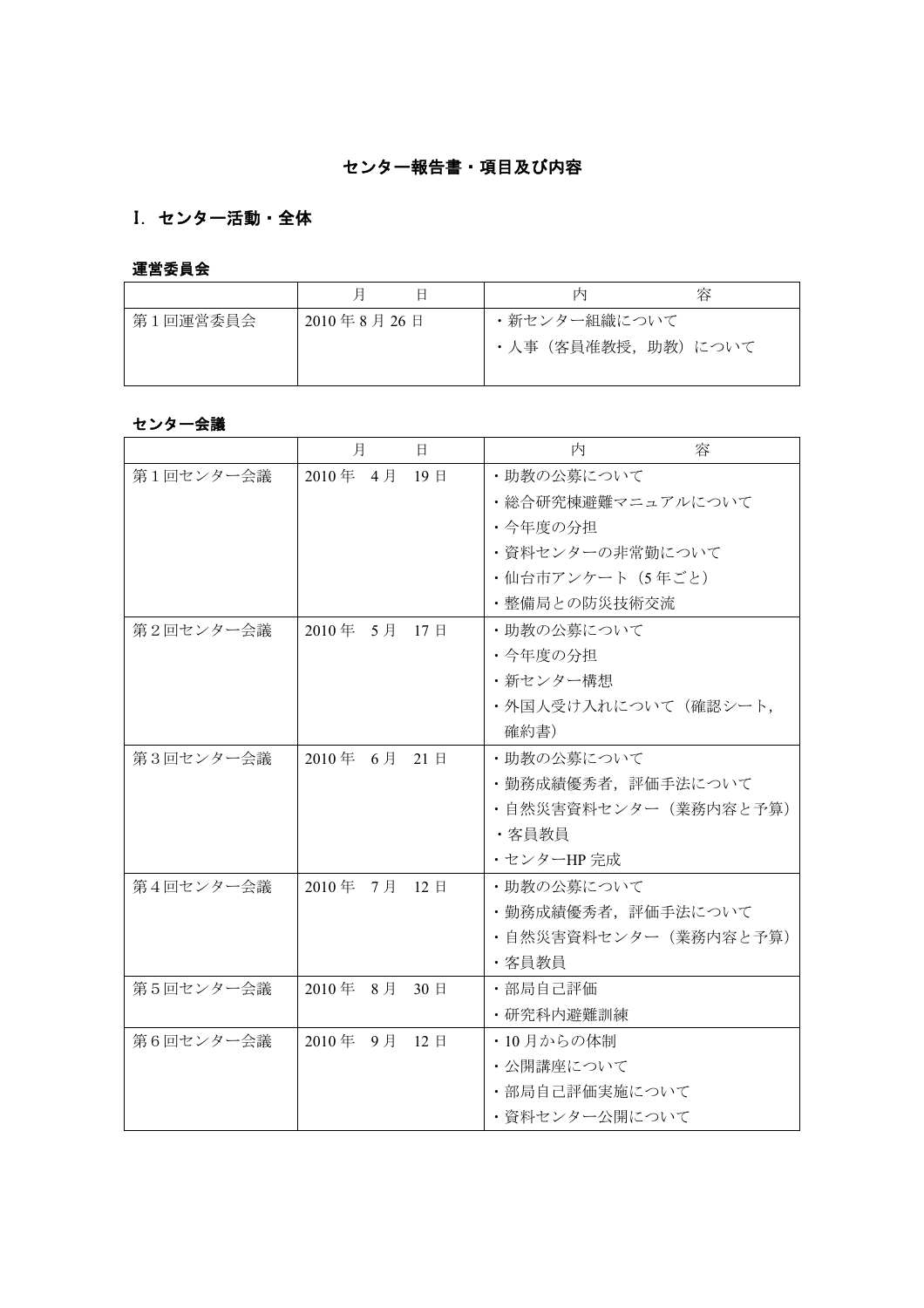| 第7回センター会議  | 2010年 10月 18日                      | ・公開講座について                 |
|------------|------------------------------------|---------------------------|
|            |                                    | ・自己評価実施について:土木フォーマッ       |
|            |                                    | ト (昨年度分)について意見交換.         |
|            |                                    | ・資料センター公開について防災訓練に        |
|            |                                    | ついて                       |
|            |                                    | ・東北災害地区研究会                |
|            |                                    | •日本自然災害学会, 来年東京, 再来年東北    |
|            |                                    | (弘前大学 · 片岡先生)             |
| 第8回センター会議  | 2010年 11月<br>15日                   | ・公開講座について                 |
|            |                                    | • 東北災害地区研究会:              |
| 第9回センター会議  | 2010年 12月<br>$20 \text{ } \square$ | ・公開講座について                 |
|            |                                    | ・東北地区災害, 申込み状況, 印刷について    |
|            |                                    | • センターの名称 (英語)            |
|            |                                    | ・11 階セミナー室 (1115) のプロジェクタ |
|            |                                    | ケーブルについて                  |
|            |                                    | • 「東北地域災害科学研究」            |
|            |                                    | 岩手大学リポジトリ                 |
|            |                                    | ・プロジェクト推進室について            |
| 第10回センター会議 | 2011年 1月 24日                       | ・東北地区災害,申込み状況,印刷について      |
|            |                                    | ・センター報告の項目・記載内容の整理に       |
|            |                                    | ついて                       |
|            |                                    | ・ 「東北地域災害科学研究」            |
|            |                                    | 岩手大学リポジトリへの登録について         |
|            |                                    | ・ジオラマ設置について(11 階フロアー)     |
|            |                                    | ・客員教授の更新                  |
|            |                                    | ・MoU(インドネシア海洋水産省)の締結に     |
|            |                                    | ついて                       |
|            |                                    | ・1 月 20 日火災(煙)について        |
| 第11回センター会議 | 2011年 2月<br>21日                    | ・予定                       |
| 第12回センター会議 | 2011年 3月<br>14 日                   | ・予定                       |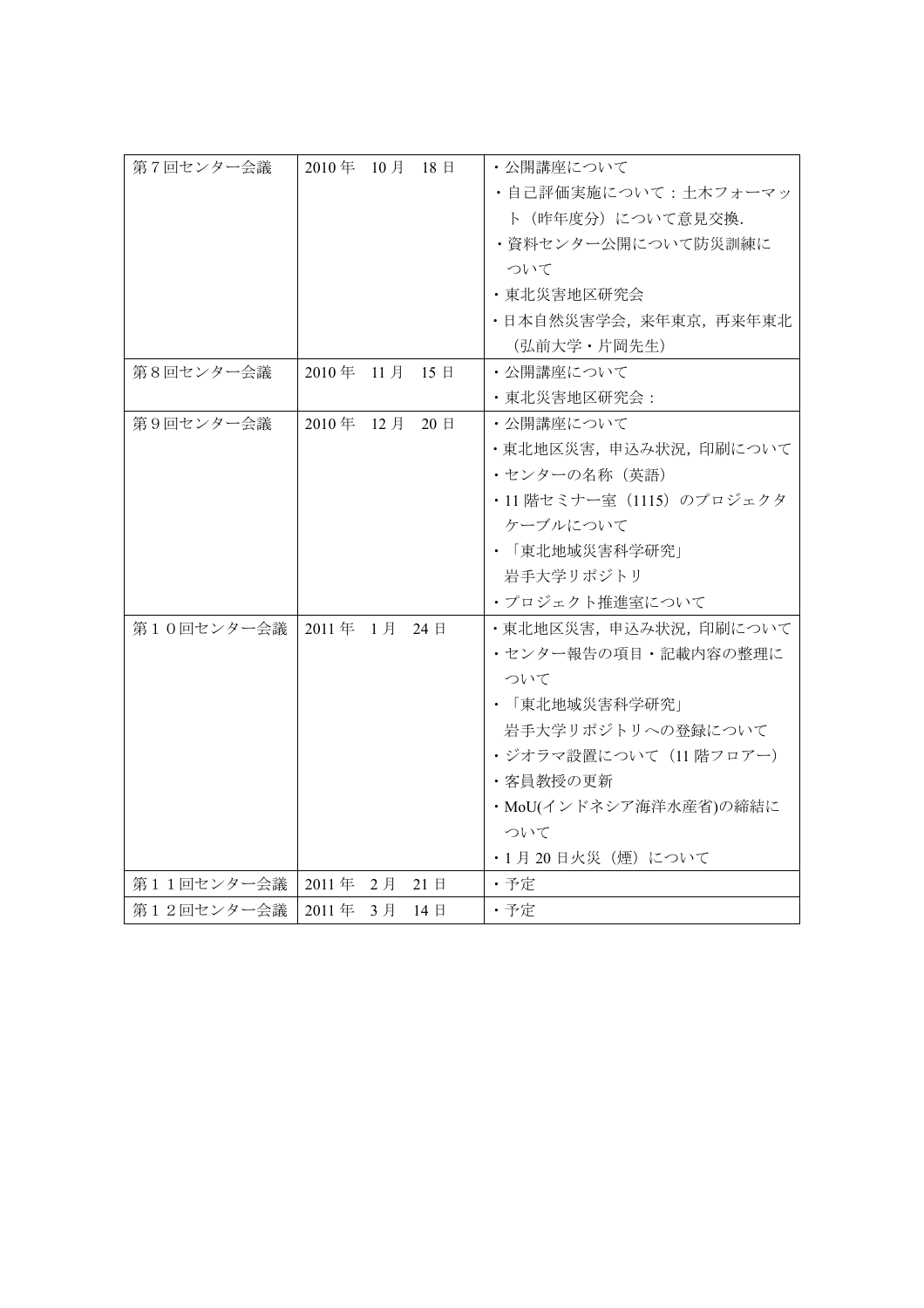#### II. 各研究分野活動・個人活動

1.研究活動

#### 学術論文(査読付き)・著書

和文

- 1. 清水友香子、源栄正人、石田寛、地震リスクにおける構造一非構造部材の寄与に着目した 建築物の耐震性能評価、日本建築学会構造系論文集、第 75 巻、第 658 号、2125-2132、2010.12
- 2. 曹淼、源栄正人、STRUCTURE AND GROUND VIBRATION REDUCTION USING WAVE BARRIERS、日本建築学会構造工学論文集、vol.57B、2011.3(印刷中)
- 3. 源栄正人、地域地震防災力の高度化に向けて~防災研究成果の活用と防災教育~、地質と 調査(全国地質調査業協会連合会(編))、10 第 4 号、2010
- 4. 源栄正人、最近10年における東北地方での地震災害の概要-短周期・大加速度地震動と 建物被害-、日本地震工学会誌、No.13, pp.3-6, 2011.1
- 5. 大野晋・柴山明寛(2010)地下構造と地震動の空間相関の影響を考慮した応答スペクトル の空間分布推定, 日本建築学会技術報告集, 16, pp.905-910.
- 6. 加藤研一・久田嘉章・川辺秀憲・大野晋・野津厚・野畑有秀・森川淳・山本優 (2011) 強 震動予測手法に関するベンチマークテスト:統計的グリーン関数法の場合(その1),日本 建築学会技術報告集, 17, pp.49-54.
- 7. 滝澤修,細川直史,柴山明寬:多種類の測位用 RFID に対応可能な被災調査用モバイル端 末の開発, GIS-理論と応用, Vol.18, No.1, pp.87-93, 2010.6
- 8. 藤井直樹・今村文彦;津波に伴う屋外タンクと漂流物による被害に関する実用的評価手法 の提案,自然災害科学,Vol.28, No.4, pp.371-386, 2010
- 9. 松山昌史・今村文彦;沿岸発電所における津波ハザードとリスク評価手法,電力土木, No.347, 平成 22年5月号, pp.9-18, 2010
- 10. 都司嘉宣・大年邦雄・中野晋・西村裕一・藤間功司・今村文彦・柿沼太郎・中村有吾・今 井健太郎・後藤和久・行谷佑一・鈴木進吾・城下英行・松﨑義孝; 2010 年チリ中部地震に よる日本での津波被害に関する広域現地調査, 土木学会論文集 B2(海岸工学),B2-66, pp.1346-1350,2010
- 11. 阿部郁男・今村文彦;津波浸水予測データベースによるリアルタイム津波浸水予測の精度と 評価, 土木学会論文集 B2(海岸工学),B2-66, pp.261-265,2010
- 12. 宍戸直哉・宇川弘朗・今村文彦;津波来襲時における住民の避難過程を考慮した人的被害評 価手法の検討, 土木学会論文集 B2(海岸工学),B2-66, pp.1311-1315,2010
- 13. 村嶋陽一・越村俊一・岡秀行・村田泰洋・今村文彦;非線形分散波理論に基づく実用的な津 波の河川遡上モデルの開発, 土木学会論文集 B2 (海岸工学), B2-66, pp.201-205,2010
- 14. 村嶋陽一・越村俊一・岡秀行・村田泰洋・鈴木崇之・今村文彦;非線形分散理論モデルによ る十勝川津波遡上の再現計算と空間分解能の検討, 土木学会論文集 B2(海岸工学),B2-66, pp.206-210,2010
- 15. 林豊・今村文彦・越村俊一;津波減衰過程のトレンドとばらつきの性質の遠地津波予測への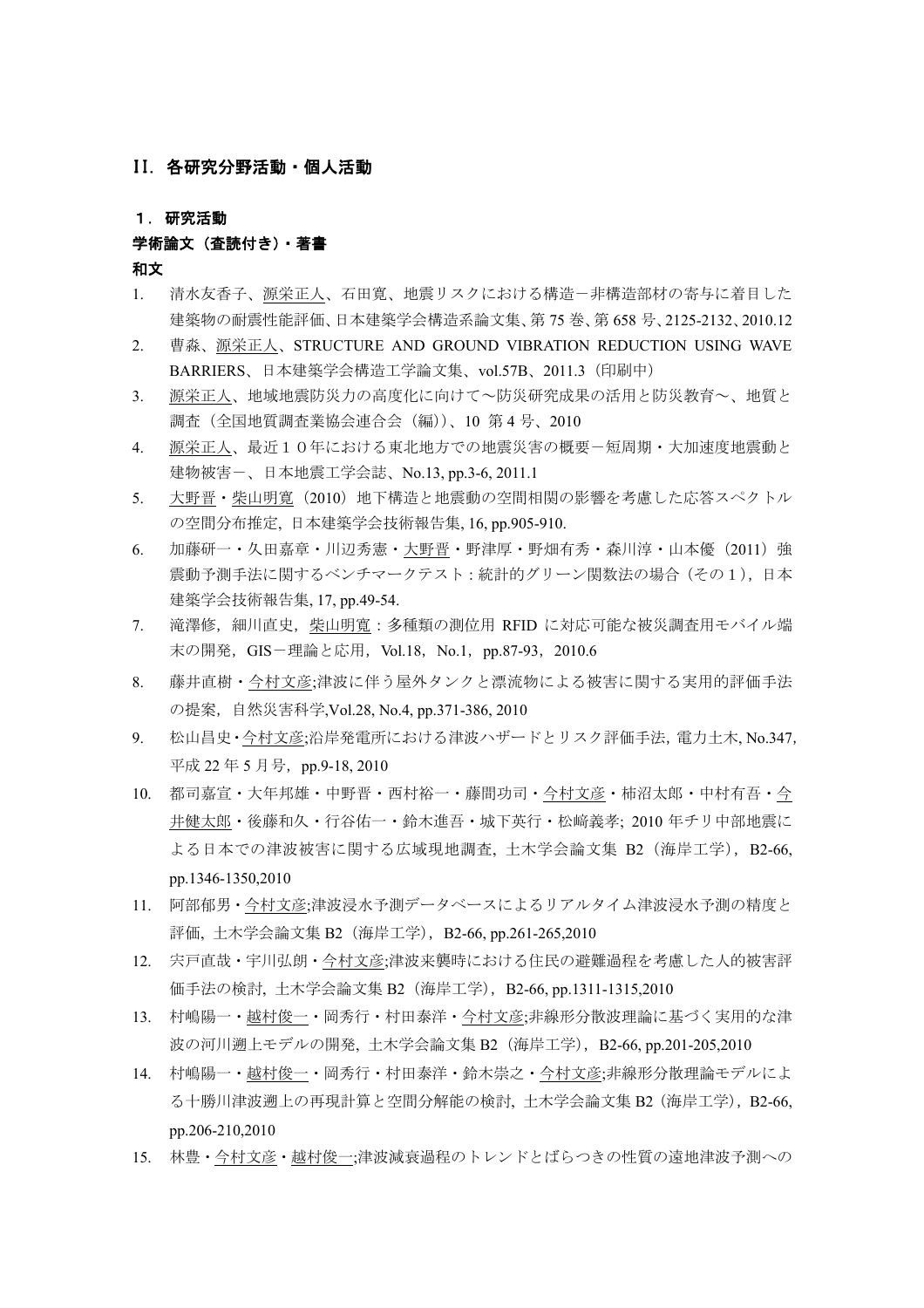活用可能性, 土木学会論文集 B2 (海岸工学), B2-66, pp.211-215,2010

- 16. 福井貴也, 越村俊一, 松山昌史, 格子ボルツマン法による津波氾濫流の 2D-3D ハイブリ ッド・シミュレーション,土木学会論文集 B2(海岸工学論文集, 第 57 巻), Vol. 66, No.1, pp.61-65, 2010.
- 17. 荒木健,越村俊一,格子ボルツマン法による水・油二相流れの数値シミュレーション,土 木学会論文集 B2 (海岸工学論文集, 第 57 巻), Vol. 66, No.1, pp.66-70, 2010.
- 18. 越村俊一, 香月恒介, 茂渡悠介, GPU コンピューティングによる津波解析の高速化とリア ルタイム浸水予測, 土木学会論文集 B2(海岸工学論文集, 第 57 巻), Vol. 66, No.1, pp.191-195, 2010.
- 19. 橋本貴之, 越村俊一, 小林英一, 藤井直樹, 高尾 誠, 津波来襲時における船舶漂流・座礁 モデルを用いた臨海都市域危険度マップの開発, 土木学会論文集 B2(海岸工学論文集, 第 57 巻), Vol. 66, No.1, pp.236-240, 2010.
- 20. 花谷仁志,越村俊一,目黒公郎,海中音波観測による津波の検知と津波警報システムへの 応用に関する研究,土木学会論文集 B2(海岸工学論文集, 第 57 巻), Vol. 66, No.1, pp.1321-1325, 2010.
- 21. 越村俊一, 郷右近英臣, 行谷佑一, 西村裕一, 中村有吾, Gerard Fryer, Akapo Akapo, Laura Kong, 数値解析 · GIS 分析 · 衛星画像解析の統合による津波被災地探索技術 -2009 年サ モア諸島沖地震津波災害における実践と検証-,土木学会論文集 B2 (海岸工学論文集, 第 57 巻), Vol. 66, No.1, pp.1361-1365, 2010.
- 22. 越村俊一, 今村文彦, 2010 年チリ沖地震津波の数値解析と人口統計データに基づく被災地 の探索, 土木学会論文集 B2(海岸工学論文集, 第 57 巻), Vol. 66, No.1, pp.1356-1360, 2010.
- 23. 行谷佑一, 越村俊一, 西村裕一, 中村有吾, Gerard Fryer, Akapo Akapo, Laura S. L. Kong, 2009 年サモア諸島沖地震津波の米領サモアにおける津波高さおよび被害の調査,土木学会論文 集 B2 (海岸工学論文集, 第 57 巻), Vol. 66, No.1, pp.1366-1370, 2010.
- 24. 萱場真太郎, 越村俊一, 高分解能衛星画像のオブジェクトベース解析による津波被災地マ ップの作成と建物被害評価,土木学会論文集 B2(海岸工学論文集, 第 57 巻), Vol. 66, No.1, pp/1421-1425, 2010.
- 25. 越村俊一,松岡昌志,合成開口レーダーを利用した津波被害の面的把握,土木学会論文集 B2(海岸工学論文集, 第 57 巻), Vol. 66, No.1, pp.1426-1430, 2010.
- 26. 越村俊一, 萱場真太郎, 1993 年北海道南西沖地震津波の家屋被害の再考 --津波被害関数の 構築に向けて-, 地震工学論文集, 第 10 巻, 第 3 号, pp.88-101, 2010.
- 27. 奥村与志弘, 原田賢治, Edison Gica, 高橋智幸, 越村俊一, 鈴木進吾, 河田惠昭, 1994 年フィ リピン・ミンドロ地震津波災害における復興対策の長期的効果に関する研究, 土木学会地 震工学論文集, 第 30 巻, pp.637-644, 2010.
- 28. 今井健太郎・行谷佑一・都司嘉宣・藤井雄士郎・安藤亮輔・小松原純子・小松原琢・堀川 晴央・宮地良典・松山昌史・吉井匠・石辺岳男・佐竹健治・西山昭仁・原田智也・鴫原良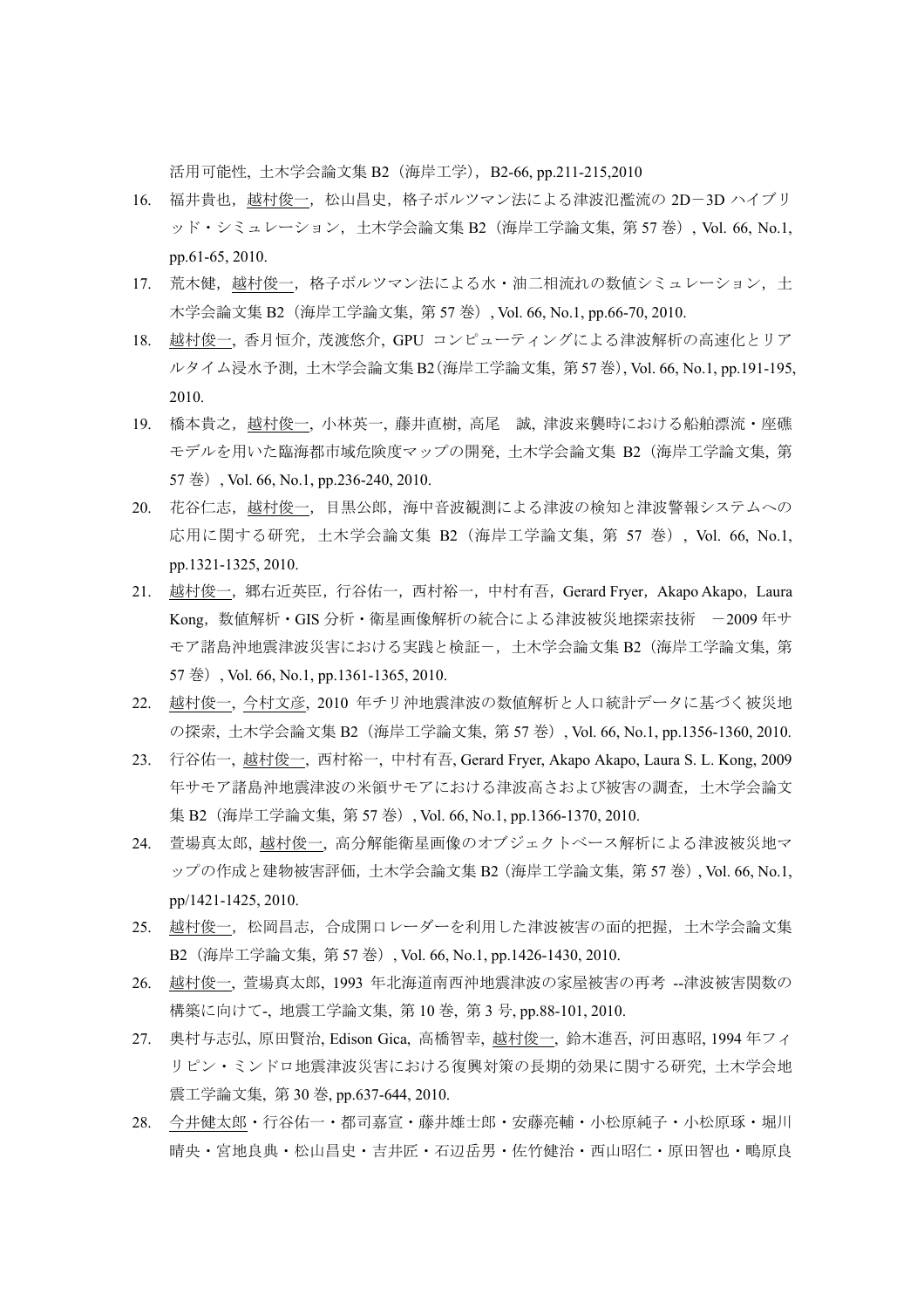典・藤間功司・鴫原康子;2010 年チリ中部地震による関東・東海地方沿岸の津波痕跡調査, 土木学会論文集 B2(海岸工学),Vol.66,pp.1351-1355,2010.

- 29. 佐竹健治・行谷佑一・藤井雄士郎・岡田正美・阿部邦昭・今井健太郎・上野敏洋・山口和 典・三和功喜・山本浩之;駿河湾沿岸の験潮井戸応答特性調査と 2009 年駿河湾地震津波波 形の補正,地震研究所彙報,Vol.85,pp.1-14,2010.
- 30. 有働恵子:地中レーダ探査データを用いた茨城県波崎海岸の砂浜空間堆積過程の解析,海 洋開発論文集, 第 26 巻, 1173-1178, 2010.
- 31. 今野隆彦・有働恵子・真野 明, 亀裂性岩盤切土斜面の崩壊要因–牡鹿半島を例にして–, 日本応用地質学会平成 22 年度研究発表会講演論文集, pp93-94, 2010.
- 32. 有働恵子,真野明:広瀬川愛宕堰上流区間の浮遊土砂輸送特性,地球環境研究論文集,第 18 巻,157-163,2010.
- 33. 有働恵子:夏季の砂浜温熱環境に及ぼす海岸砂草の影響,土木学会論文集 B2(海岸工学), 66,1111-1115,2010.
- 34. 有働恵子,満塩将太,Junaidi,青木伸一,加藤茂,真野明:現地海岸の砂丘斜面における 風場および飛砂フラックス特性の解析,土木学会論文集 B2(海岸工学),66,466-470,2010.
- 35. 佐藤健・佐藤浩樹,増田聡,源栄正人:宮城県における防災教育指導教員の教育推進ニー ズに関する調査, 安全教育学研究, 第 10 巻, 第 1 号, pp.17-29, 2010.

#### 英文(ISI 登録誌)

- 36. A.Muhari, F.Imamura, D.Hilman, S.Diposaptono, and H.Latief, J.Post and F.A.Islmail (2010), Tsunami mitigation efforts with pTA in west Sumatra province, Indonesia, Journal of Earthquake and Tsunami, Vol.4, No.4, pp.341-368. DOI: 10.1142/ S1793431110000790
- 37. Goto,K., T.Kawana, and F.Imamura, Historical and geological evidence of boulders deposited by tsunamis, southern Ryukyu Islands, Japan, Earth-Science Reviews,Vol.201.pp.77-99, 2010.
- 38. Goto,K., T.Shinozaki, K.Minoura, K.Okada,D.Sugawara and F.Imamura, Distribution of boulders at Miyara Bay of Ishigaki Island, Japan: A flow characterisctic indcator of tsunami and storm waves, Island arc, Vol.19, pp.412-426, 2010
- 39. Goto,K., K.Miyagi, T.Kawana, J. Takahashi, F.Imamura, Emplacement and movement of boulders by known storm waves -Field evidence from the Okinawa Islands, Japan, Marine Geology, Vol.269, pp.34-45, 2010
- 40. Yanagisawa, H., S. Koshimura, T. Miyagi, and F. Imamura (2010), Tsunami damage-reduction performance of a mangrove forest in Banda Aceh, Indonesia inferred from field data and a numerical model, J. Geophys. Res., vol.115, C06032doi:10.1029/2009JC005587, 2010
- 41. Suppasri, A., F. Imamura and S. Koshimura, Effect of rupture velocity of fault motion, ocean current and initial sea level on the trans-oceanic propagation of tsunami, Coastal Engineering Journal, Vol.52, No.2, pp.107-132, 2010.
- 42. Imai, K., K. Satake., and T. Furumura, Amplification of tsunami heights by delayed rupture of great earthquakes along the Nankai trough, Earth Planets Space, 62, 427-432, 2010.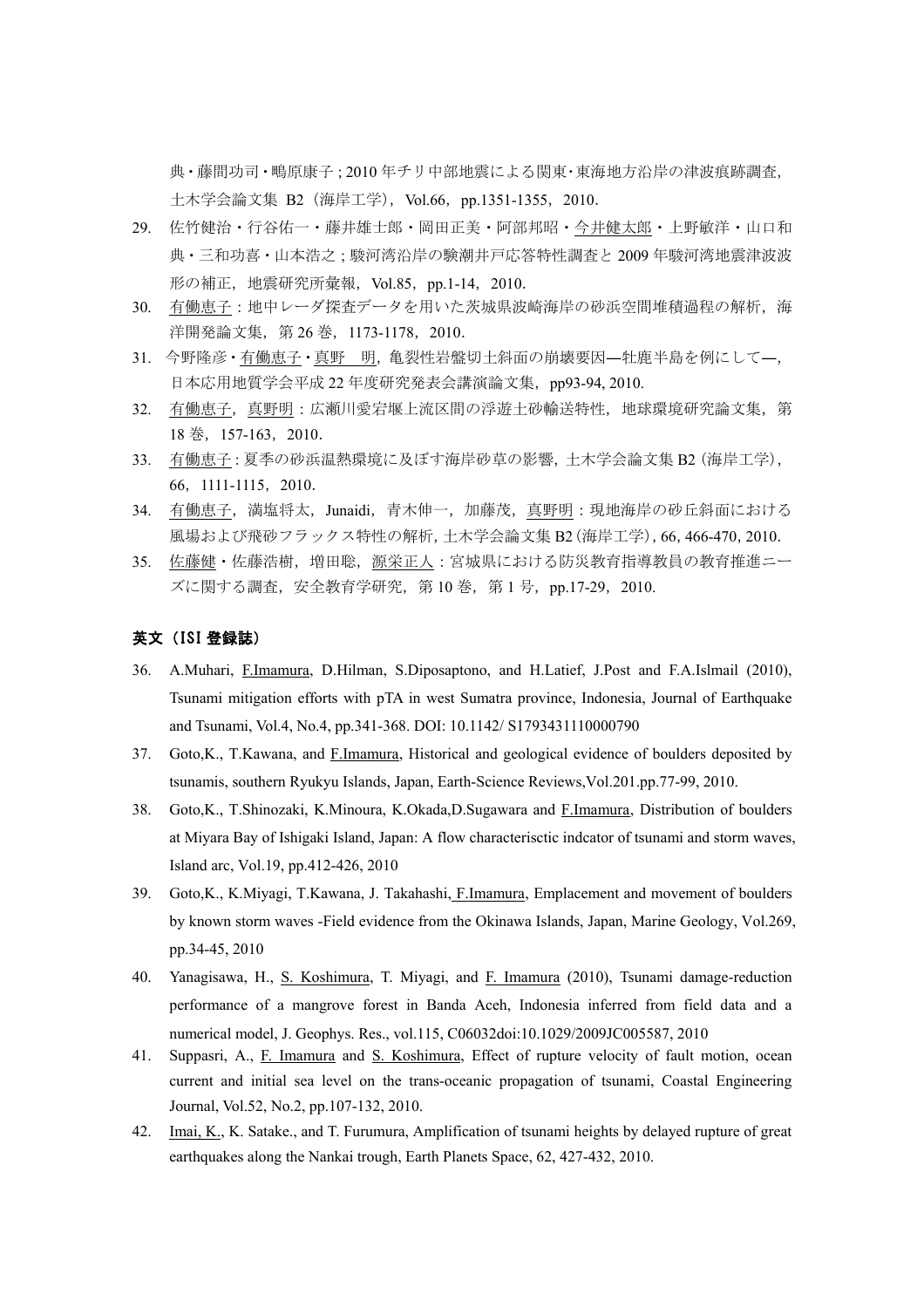- 43. Furumura, T., K. Imai, and T. Maeda, A revised tsunami source model for the 1707 Hoei earthquake and simulation of tsunami inundation of Ryujin Lake, Kyushu, Japan. , J. Geophys. Res., doi:10.1029/2010JB007918, in press, 2010.
- 44. Udo, K., and A. Mano: Backshore coarsening process triggered by wave-induced sand transport: the critical role of storm events, Earth Surface Processes and Landforms, 35, 1269-1280, 2010.

#### 英文(ISI 登録誌以外)

- 45. K. Mitsuji, Y. Takahashi and M. Motosaka, Three-dimensional motion estimation of the RC building with irregular plan based on microtremor measurements, Proc. of 14th ECEE, 1400, 2010
- 46. Ohno, S. (2010) Broadband strong-motion simulation using 3D subsurface structure model for the Miyagi-oki earthquakes, Japan, Proc. of 14th ECEE, 1625.
- 47. Mitsuji, K., Motosaka, M., Takahashi, Y., Tsukamoto, K. and Shibayama, A.:Comparison of the vibration characteristics of the low-rise RC building before and after seismic retrofit, Fifth World Conference on Structural Control and Monitoring,2010.7
- 48. Takeshi SATO, Satoru MASUDA, Yoshiyuki MURAYAMA, Akihiro SHIBAYAMA, Masato MOTOSAKA, Akira MANO: Proposal of Regional Safety Factors for Balance in Risk-Response Ability of Local Voluntary Disaster Prevention Organizations and Their Application to Sendai City, Japan, Journal of Natural Disaster Science , Vol.32, No.1, pp15-30, 2010.
- 49. Anawat S., S. Koshimura and F. Imamura, Developing the tsunami fragility courves for structureal destruction along the Thailand coast, Proc. Of International session in Conference of Coastal Engineering JSCE, Vol.1, pp.16-20, 2010
- 50. M. Farid, A. Mano and K. Udo, Effects of Urbanization on Flood Intensification in a River Basin, Proceeding of 2010 International Conference on Environmental Science and Development (CESD 2010), pp.  $59 - 63$ , 2010.
- 51. D.H. Nam, K. Udo and A. Mano, Development of Short-Term Flood Forecast Model A Case Study for Central Vietnam, Annual Journal of Hydraulic Engineering, JSCE, Vol. 54, pp163-168, 2010.
- 52. M. Farid, A. Mano and K. Udo, Flood Runoff Characteristics due to Land Cover Change in Upper Ciliwung River Basin Indonesia Using 2D Distributed Model Coupled with NCF Tank Model, Annual Journal of Hydraulic Engineering, JSCE, Vol. 54, pp. 157 – 162, 2010.
- 53. M. T. Rahman, A. Mano, K. Udo and Y. Ishibashi, Geochemistry of Arsenic in the Holocene Aquifer; South-Western Bangladesh, *Advances in Geosciences, Hydrological Volume* (17), pp. 89-101, 2010.
- 54. S. Rahman, A. Mano and K. Udo, Performance of a new eddy viscosity model for spilling breakers, Annual Journal of Civil Engineering in Ocean, JSCE, Vol. 26, pp. 315-320, 2010.
- 55. M. Farid, A. Mano and K. Udo, Effect of Urbanization Distribution on Flood Simulation, Proceedings of 9<sup>th</sup> International Conference on Hydro-Science and Engineering (ICHE 2010), pp. 133 – 142, 2010.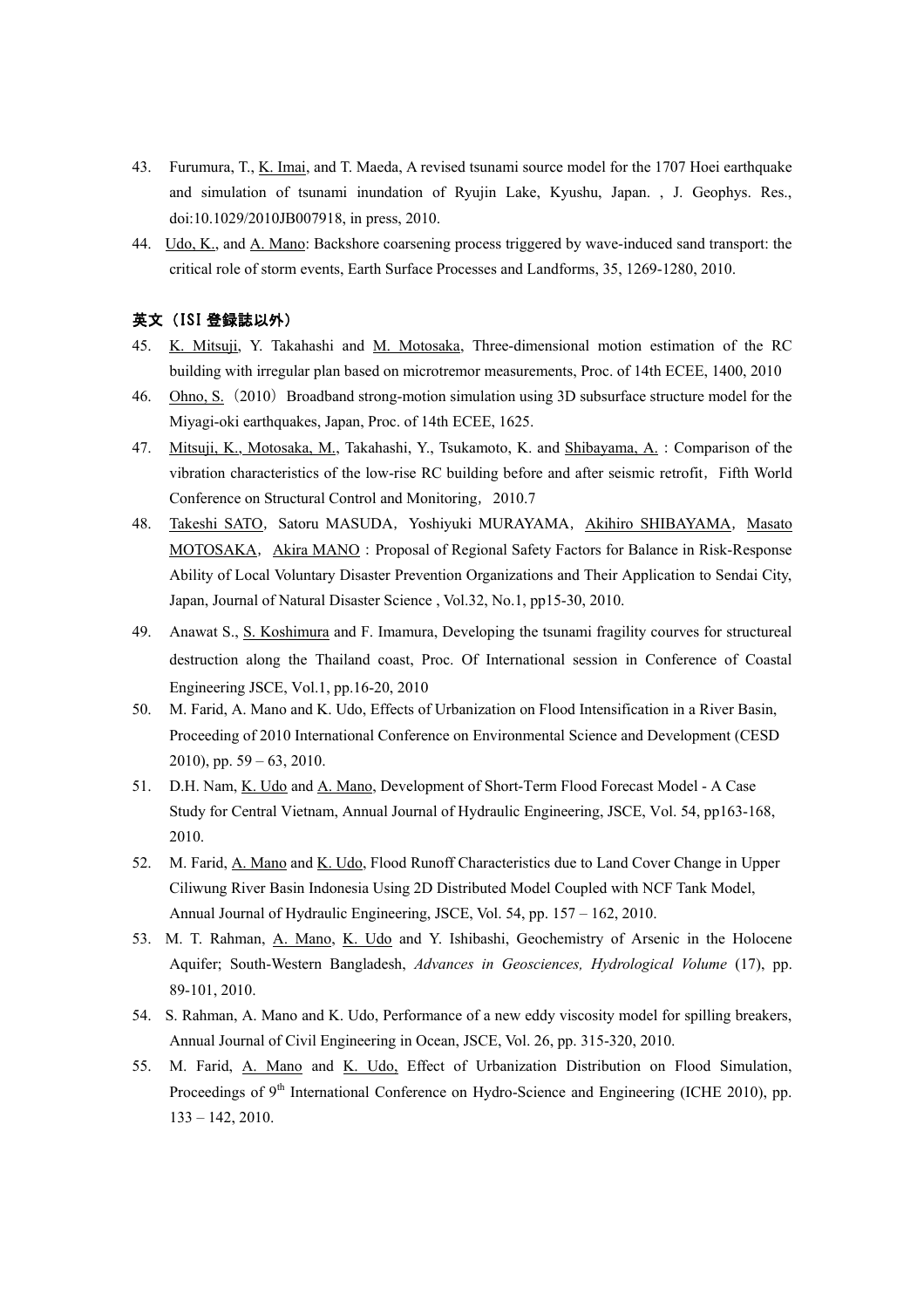- 56. T. Konno, K. Udo and A. Mano, Failure factors on artificially cut slope on the Oshika Peninsula, Japan, Proceedings of IAEG 2010 Geologically Active, pp1225-1232, 2010.
- 57. D.H. Nam, K. Udo and A. Mano, Use of Artificial Neural Network in Quantitative Rainfall Prediction for Flood Forecast in Central Vietnam, Proceeding of the 9<sup>th</sup> International Conference on Hydroinformatics, pp.1011-1818, 2010.
- 58. D.H. Nam, K. Udo and A. Mano, Assessment of Altitudinal Dependence of Rainfall in Central Vietnam, Proceedings of 12<sup>th</sup> International Summer Symposium, JSCE, pp.115-118, 2010.
- 59. S. Rahman, A. Mano and K. Udo, Development of an eddy viscosity model in surf zone, Proceeding of the 2nd International Conference on coastal zone engineering and management, pp.80-81, 2010.
- 60. M. Farid, A. Mano and K. Udo, Impact of Land Cover Change on Flood Runoff Characteristics in A River Basin due to Urbanization, Proceeding of 1<sup>st</sup> International Conference on Sustainable Urbanization (ICSU 2010), pp. 1602 – 1611, 2010.

| 受賞者名              | 賞<br>受    | 受<br>賞<br>容<br>内                   | 月<br>年<br>日  |
|-------------------|-----------|------------------------------------|--------------|
| 今村文彦              | 第 1 回気象文化 | 被害軽減のための津波シミュレ                     | 平成 22年11月13日 |
|                   | 大賞金賞      | ーション                               |              |
| 菅原大助, 後藤和         | 日本地質学会論   | Foraminiferal evidence of          | 平成 22年9月18日  |
| 久、今村文彦ら           | 文賞        | submarine sediment transport and   |              |
|                   |           | deposition by backwash during the  |              |
|                   |           | 2004 Indian Ocean tsunami          |              |
| S. Koshimura, H.  | 土木学会論文賞   | Developing fragility functions for | 平成 22年5月 28日 |
| Yanagisawa and F. |           | tsunami damage estimation using    |              |
| Imamura           |           | numerical model and post-tsunami   |              |
|                   |           | data from Banda Aceh, Indonesia    |              |
| 今村文彦, 越村俊         | 土木学会出版文   | <b>TSUNAMI</b>                     | 平成 22年5月28日  |
| ーら                | 化賞        |                                    |              |

受賞

#### 国際共同研究

| 日本側研究者 | 相手機関・担当者                           | 間<br>研究期 | 研究内容<br>(テーマ・目的・基金等) |
|--------|------------------------------------|----------|----------------------|
| 越村俊一   | ドイツ航空宇宙セン   2010年12月               |          | ┃リモートセンシングによる        |
|        | $\beta$ $\rightarrow$ Joachim Post |          | 災害被害の把握について          |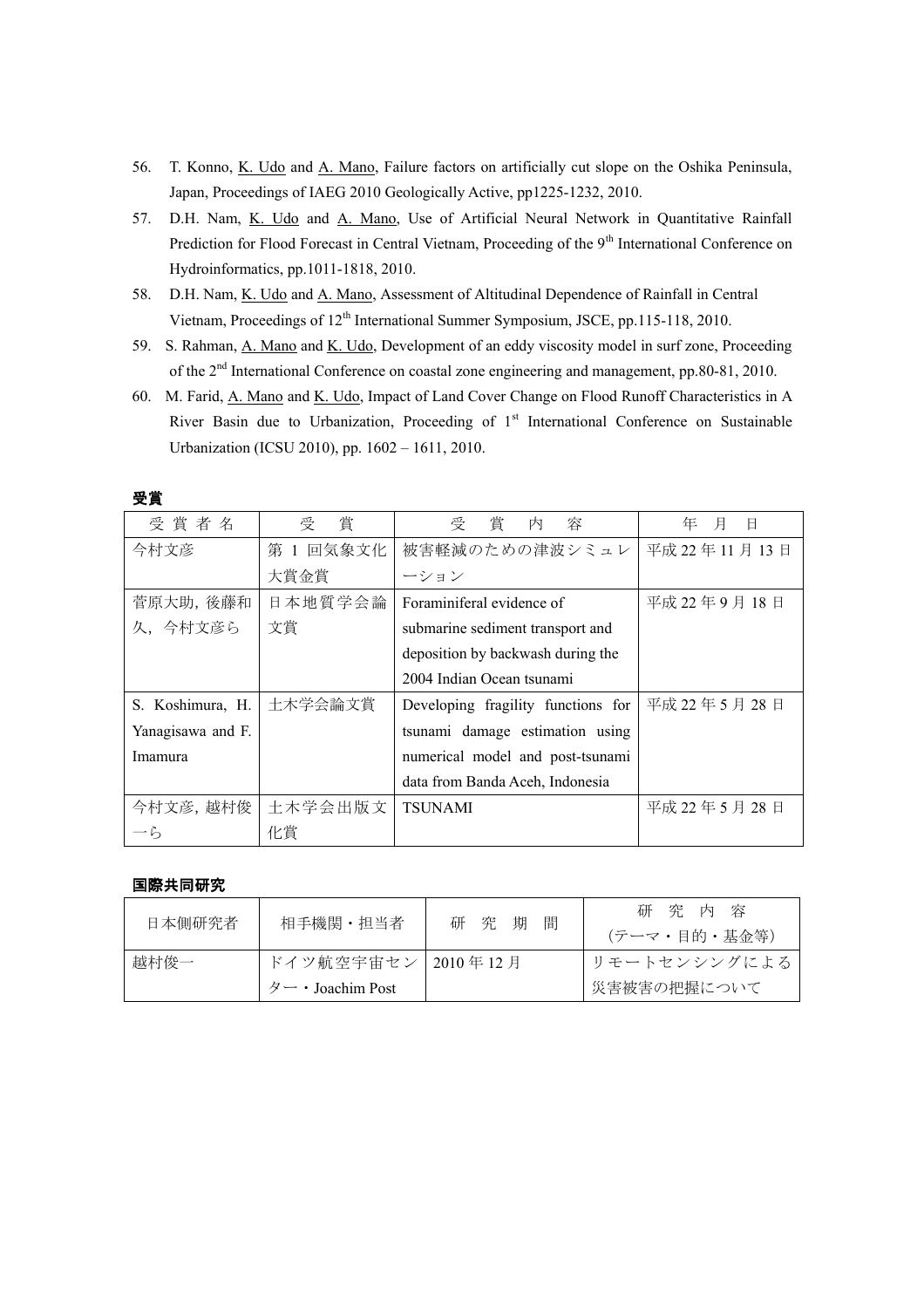| 真野明ほか | ボリビア、サンアンド                         | 2010年から2014年         | 氷河減少に対する水資源管         |
|-------|------------------------------------|----------------------|----------------------|
|       | レアス大学、                             |                      | 理適応モデルの開発(略称         |
|       | 水理研究所副所長                           |                      | GRANDE)、熱帯氷河の後退      |
|       | Edson Ramirez                      |                      | を予測し水資源に関する適         |
|       |                                    |                      | 応策を検討できるモデルを         |
|       |                                    |                      | 開発する、JICA-JST 地球規模   |
|       |                                    |                      | 課題対応国際科学技術協力         |
|       |                                    |                      | 事業                   |
| 有働恵子  | Univ., Dr.<br>Kasetsart            | $\mid$ 2010 年~2013 年 | タイの海岸侵食に及ぼす気         |
|       | Sompratana;                        |                      | 候 変 動 の 影 響 評 価      |
|       | Chulalongkorn<br>Univ <sub>.</sub> |                      | (IMPAC-T, 代表: 沖大幹 (東 |
|       | Ms. Pothong                        |                      | 京大学)), JICA-JST 地球規模 |
|       |                                    |                      | 課題対応国際科学技術協力         |
|       |                                    |                      | 事業                   |

### 国際交流・訪問(外国人研究者を含む)

| 日本側研究者 | 相手機関·担当者                                     | 間<br>流<br>期<br>交                                      | 流<br>容<br>内<br>交             |
|--------|----------------------------------------------|-------------------------------------------------------|------------------------------|
| 源栄正人   | National<br>Emergency<br>Management Agency 等 | 2010.12.6-9                                           | アジア防災センターメンバ<br>一国の能力向上及びメンバ |
|        | モンゴル防災関連機                                    |                                                       | ー国間での情報共有・関係強                |
|        | 関                                            |                                                       | 化を目指し、モンゴル国の防                |
|        |                                              |                                                       | 災政策についてピアレビュ                 |
|        |                                              |                                                       | ーを行った。                       |
| 真野明ほか  | ボリビア、サンアンド                                   | 2010年11月22日                                           | GRANDE 第2回ワークショ              |
|        | レアス大学水理研究                                    |                                                       | ップ                           |
|        | 所 副 所 長 Edson                                |                                                       |                              |
|        | Ramirez                                      |                                                       |                              |
| 真野明ほか  | インドネシア、ハサヌ丨                                  | 2010年11月25日                                           | 留学生のモニタリング                   |
|        | ディン大学副学長                                     |                                                       |                              |
|        | Dadang A. Sumiharja                          |                                                       |                              |
| 真野明ほか  | ボリビア、サンアンド                                   | 2011年1月11日                                            | GRANDE 第3回ワークショ              |
|        | レアス大学水理研究                                    |                                                       | ップ                           |
|        | 所 Juana Mejia                                |                                                       |                              |
| 有働恵子   | Univ.,<br>Chulalongkorn                      | $2010$ 年6月8日,                                         | 国際共同研究 (IMPAC-T) の           |
|        | Ms. Pothong                                  | 2011年3月7~11日                                          | 打ち合わせ                        |
| 有働恵子   | Kasetsart Univ.,<br>Dr.                      | $2011 \nleftrightarrow 2 \nleftrightarrow 22 \sim 25$ | 国際共同研究(IMPAC-T)の             |
|        | Sompratana                                   | E                                                     | 打ち合わせ                        |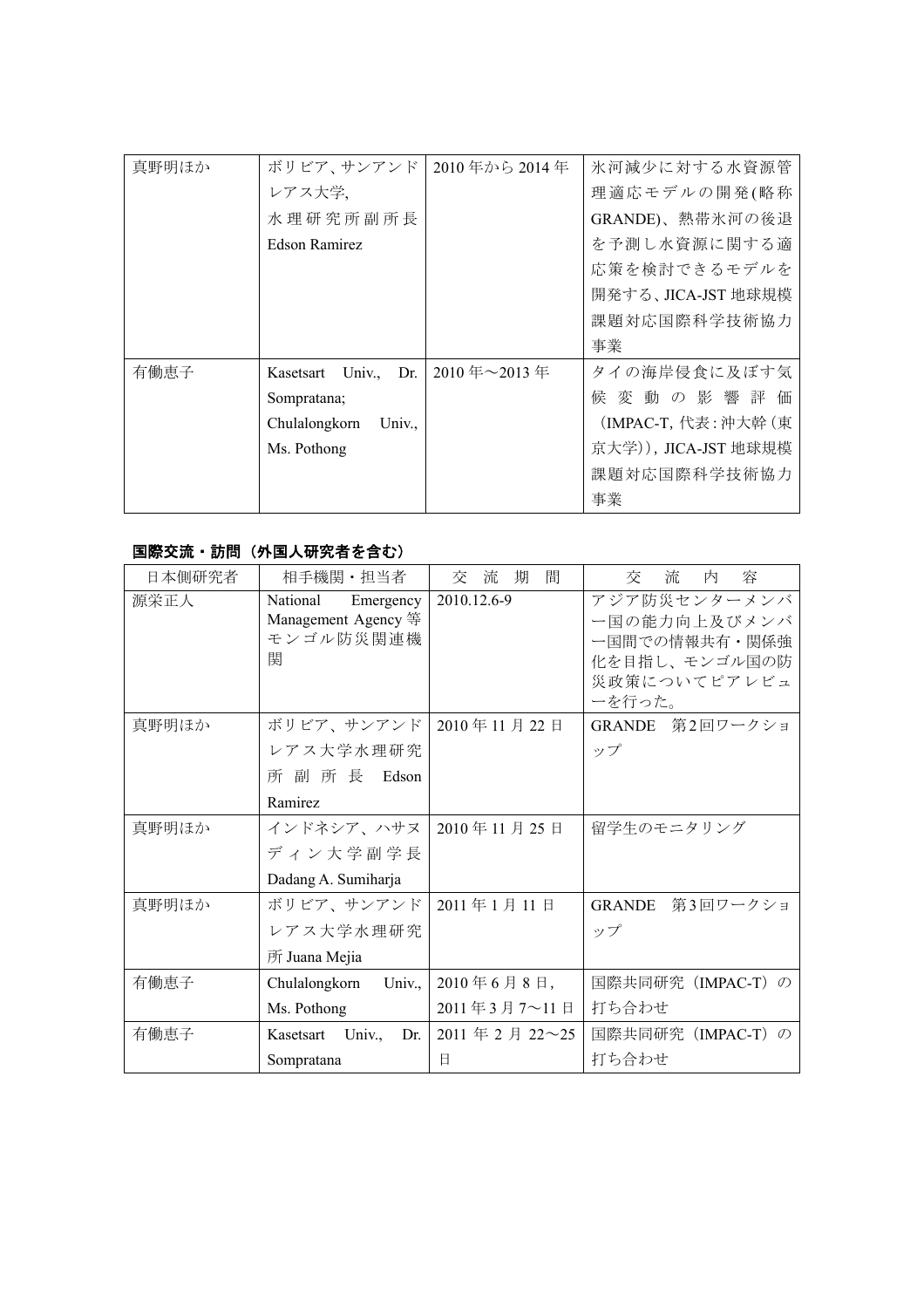## 国内共同研究

## 研究費(科研費等の競争的資金によるもの)

| 氏<br>名   | 研究費種類             | 研究テーマ        | 金額(千円) | 間<br>期    |
|----------|-------------------|--------------|--------|-----------|
| 源栄正人(代表) | 科学研究費補助金          | 構造モニタリングの連   | 1,560  | 2008-2010 |
|          | 基盤研究(B)           | 携網を用いた次世代即   |        |           |
|          |                   | 時地震防災システムの   |        |           |
|          |                   | 検討           |        |           |
| 今村文彦(代表) | 科学研究費補助金          | ミレニアム津波ハザー   | 9,300  | 2010-2013 |
|          | 基盤研究(A)           | ドの総合的リスクと被   |        |           |
|          |                   | 災後の回復過程の評価   |        |           |
| 今村文彦(代表) | 受託研究費             | 津波痕跡データベース   | 28,000 | 2010-2011 |
|          | (JNES)            | の高度化–痕跡データ   |        |           |
|          |                   | の信頼度の評価      |        |           |
| 今村文彦(代表) | 受託研究費             | 連動性を考慮した強震   | 6,300  | 2009-2014 |
|          | (文科省)             | 動・津波予測及び地震・  |        |           |
|          |                   | 津波被害予測研究     |        |           |
| 今村文彦(代表) | 受託研究費             | インドネシアにおける   | 3,600  | 2008-2011 |
|          | (日本科学技術振興         | 地震火山の総合防災    |        |           |
|          | 機構)               | 策:災害に強い社会基盤  |        |           |
|          |                   | の構築          |        |           |
| 今村文彦(代表) | 共同研究(Willis       | グローバル津波ハザー   | 9,000  | 2010-2012 |
|          | Research Network) | ド・リスク評価      |        |           |
| 越村俊一(代表) | 受託研究費             | 我が国およびASEAN諸 | 11,300 | 2008-2011 |
|          | (新エネルギー・産業        | 国の災害救援活動の迅   |        |           |
|          | 技術総合開発機構)         | 速性を飛躍的に向上さ   |        |           |
|          |                   | せるリアルタイム津波   |        |           |
|          |                   | 被災地認定技術の開発   |        |           |
| 越村俊一(代表) | 受託研究費             | 津波解析手法の高度化   | 16,342 | 2010-2011 |
|          | (JNES)            | ー実地形への適用に係   |        |           |
|          |                   | わる検討-        |        |           |
| 越村俊一(代表) | 受託研究費             | ペルーにおける地震・津  | 6,050  | 2010-2014 |
|          | (日本科学技術振興         | 波減災技術の向上     |        |           |
|          | 機構)               |              |        |           |
| 越村俊一(代表) | 科学研究費補助金          | GPU コンピューティン | 1,300  | 2009-2011 |
|          | 挑戦的萌芽             | グによる津波予報技術   |        |           |
|          |                   | の革新と制度設計     |        |           |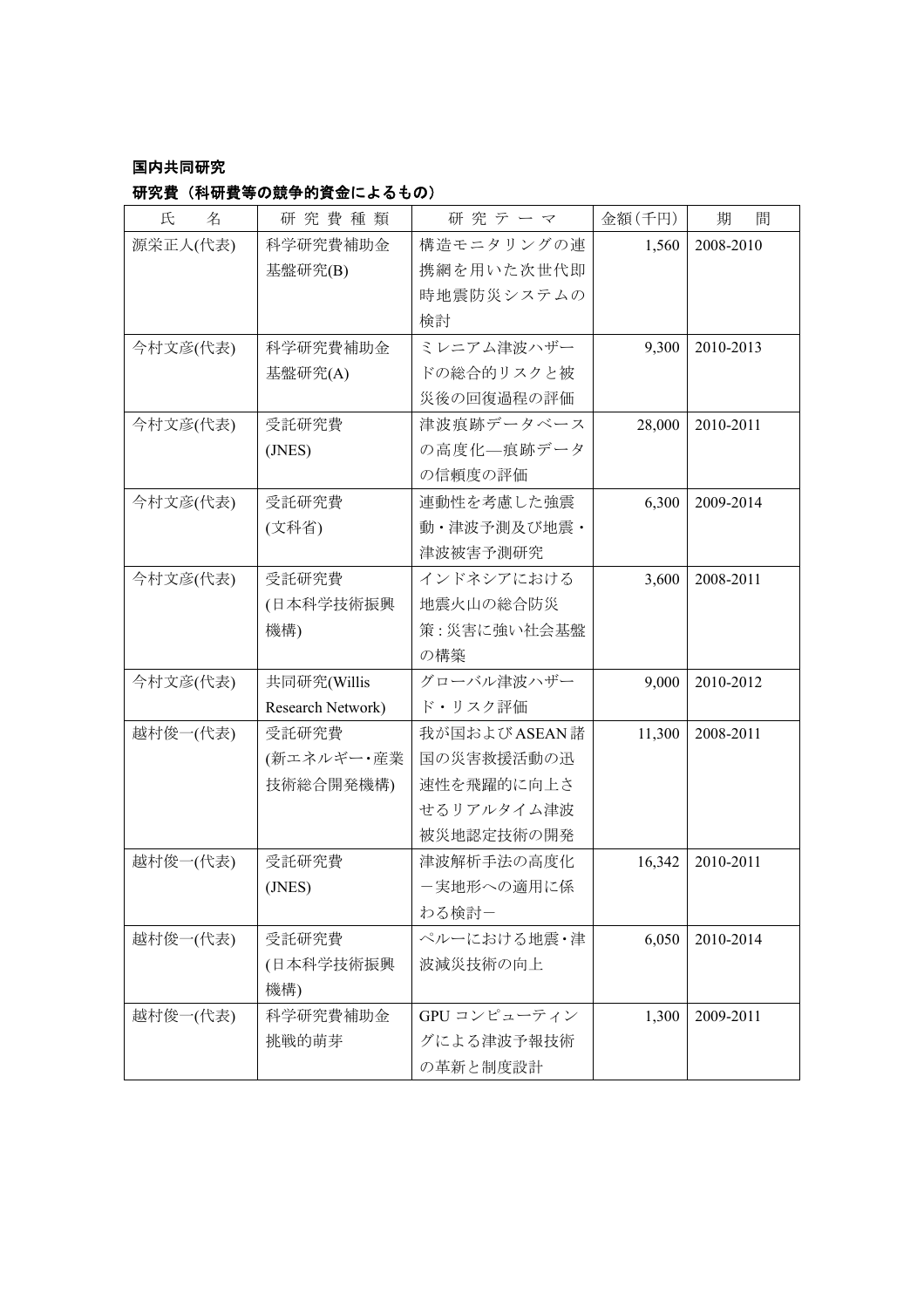| 越村俊一(代表)    | 科学研究費補助金       | グローバルスケールの    | 7,500    | 2010-2012 |
|-------------|----------------|---------------|----------|-----------|
| 若手研究(A)     |                | 津波災害インパクトの    |          |           |
|             |                | 即時的開示と国際災害    |          |           |
|             |                | 救援活動への新展開     |          |           |
| 越村俊一(分担)    | 科学研究費補助金       | 津波・船体運動計算の連   | 700      | 2009-2011 |
|             | 基盤研究(B)        | 成化研究          |          |           |
| 越村俊一(分担)    | 科学研究費補助金       | 巨大複合災害とその減    | 1,000    | 2008-2011 |
|             | 基盤研究(S)        | 災戦略           |          |           |
| 越村俊一(分担)    | 科学研究費補助金       | GPS 海洋ブイを用いた  | 700      | 2009-2013 |
|             | 基盤研究(S)        | 革新的海洋·海底総合防   |          |           |
|             |                | 災観測システムの開発    |          |           |
| 今井健太郎(分     | 受託研究費          | 土砂移動解析手法の高    | $\theta$ | 2008-2011 |
| 担)          | (JNES)         | 度化            |          |           |
| 明(代表)<br>真野 | 科学研究費補助金       | 砕波帯・波打帯における   | 6,700    | 2010-2012 |
|             | 基盤研究(B)        | 準3次元土砂輸送モデ    |          |           |
|             |                | ルの開発と効率的土砂    |          |           |
|             |                | 輸送制御技術の提案     |          |           |
| 明(代表)<br>真野 | 科学研究費補助金       | バングラデシュの深層    | 900      | 2009-2011 |
|             | 特別研究員奨励費       | 帯水層における持続可    |          |           |
|             |                | 能の低ヒ素水資源の探    |          |           |
|             |                | 索             |          |           |
| 明(分担)<br>真野 | 科学研究費補助金       | 地球温暖化に伴う河口    | 370      | 2009-2012 |
|             | 基盤研究(B)        | 感潮域の水理・地形環境   |          |           |
|             |                | の変化と適応策に関す    |          |           |
|             |                | る研究           |          |           |
|             |                | (東北大学、田中仁)    |          |           |
| 真野<br>明(分担) | 科学研究費補助金       | バングラデシュにおけ    | 2,370    | 2010-2012 |
|             | 海外学術調査         | るヒ素溶出理論構築と    |          |           |
|             |                | 安全な水資源の探索(東   |          |           |
|             |                | 北学院大学 · 石橋良信) |          |           |
| 明(分担)<br>真野 | 受託研究費          | 氷河減少に対する水資    | 1,300    | 2010-2014 |
|             | (JST)<br>地球規模課 | 源管理適応対策モデル    |          |           |
|             | 題)             | の開発に関する委託研    |          |           |
|             |                | 究 (東北大学、田中仁)  |          |           |
| 有働恵子(分担)    | 受託研究費          | 全国の沿岸侵食リスク    | 5,345    | 2010-2014 |
|             | (環境省)          | の推定とリスクマップ    |          |           |
|             |                | の開発           |          |           |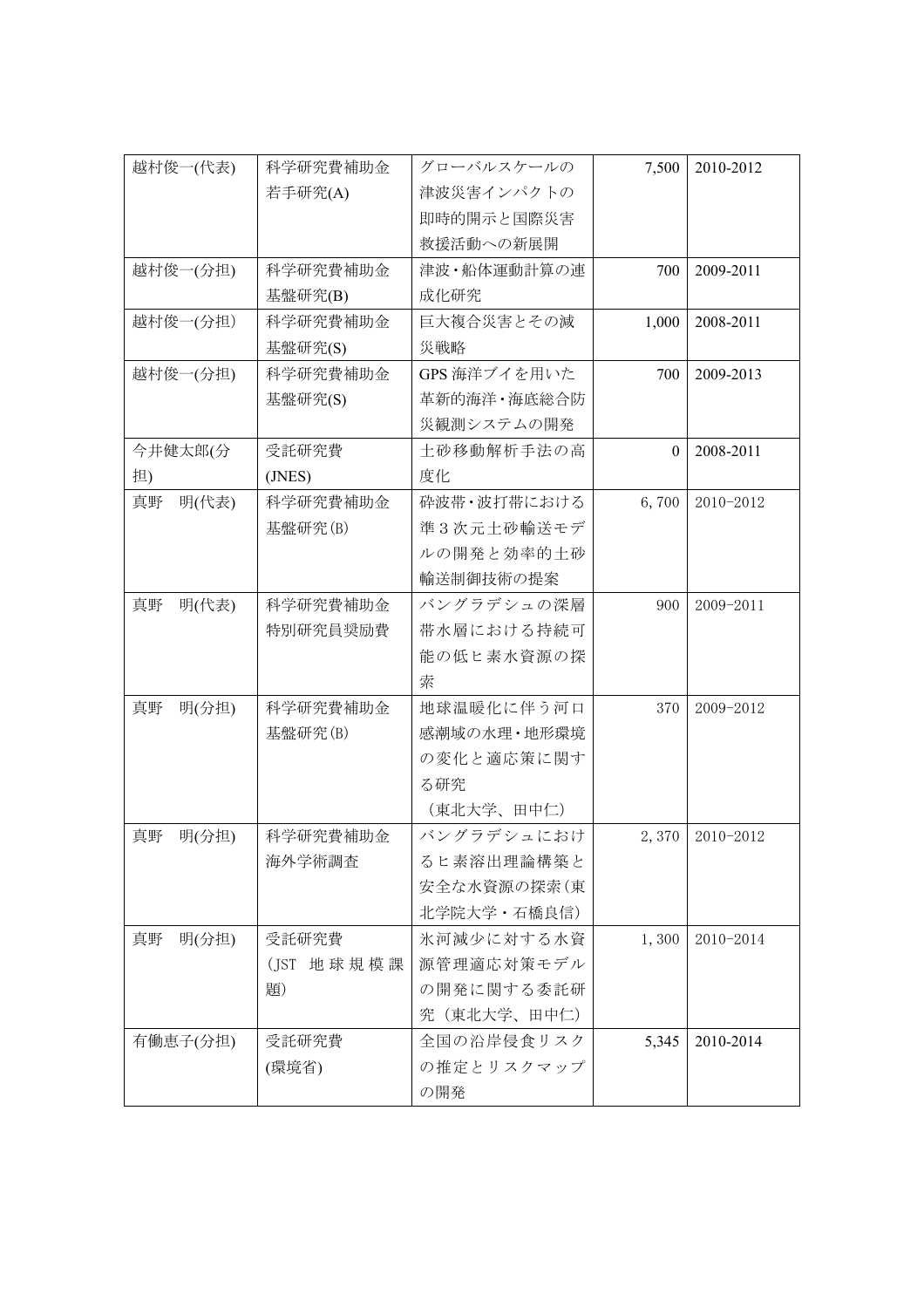| 科学研究費補助金<br>有働恵子(分担) |          | 砕波帯・波打帯における  | 500   | 2010-2012 |
|----------------------|----------|--------------|-------|-----------|
|                      | 基盤研究(B)  | 準3次元土砂輸送モデ   |       |           |
|                      |          | ルの開発と効率的土砂   |       |           |
|                      |          | 輸送制御技術の提案    |       |           |
| 佐藤<br>健(代表)          | 科学研究費補助金 | 自然科学と社会科学の   | 1,950 | 2009-2011 |
|                      | 基盤研究(C)  | 融合に基づいた災害安   |       |           |
|                      |          | 全教育モデルの創生    |       |           |
| 佐藤<br>健(分担)          | 科学研究費補助金 | 重層的リスク・コミュニ  | 75    | 2008-2010 |
|                      | 基盤研究(C)  | ケーションを基盤とす   |       |           |
|                      |          | る防災まちづくり(東北  |       |           |
|                      |          | 大学,増田聡)      |       |           |
| 佐藤<br>健(分担)          | 科学研究費補助金 | 東アジア等の自然災害   | 300   | $2011 -$  |
|                      | 基盤研究(B)  | に関する防災・減災教育  |       |           |
|                      |          | についての日本の教育   |       |           |
|                      |          | 貢献可能性 (上越教育大 |       |           |
|                      |          | 学,藤岡達也)      |       |           |

#### 平成 22 年度研究費全体

|           | 件<br>数 | 総<br>額 (千円) |
|-----------|--------|-------------|
| 科研費       |        | 35,225      |
| 受託研究費     |        | 78,237      |
| 共同研究      |        | 9,000       |
| その他の外部資金* |        |             |

## 国内外部研究員等(工学研究科で承認したもの)

| 名<br>氏                                      | 属<br>所     | 研<br>空<br>テ                      |
|---------------------------------------------|------------|----------------------------------|
| 徹<br>岡元                                     |            | 日本総合システム株   汎用端末の内蔵センサー群を活用した即時被 |
|                                             | 式会社        | 害把握システムの開発                       |
| MD. Tauhid-Ur Rahman   Shajalal University, |            | バングラデシュの地下水ヒ素汚染                  |
|                                             | Bangladesh |                                  |

# 2.教育活動

#### 学部研究生・研究テーマ

|   |    | 研<br>笫                           |
|---|----|----------------------------------|
| 劉 | 誌偉 | 早期地震警報と構造ヘルスモニタリングシステムの地震対策への利活用 |
|   |    | に関する研究                           |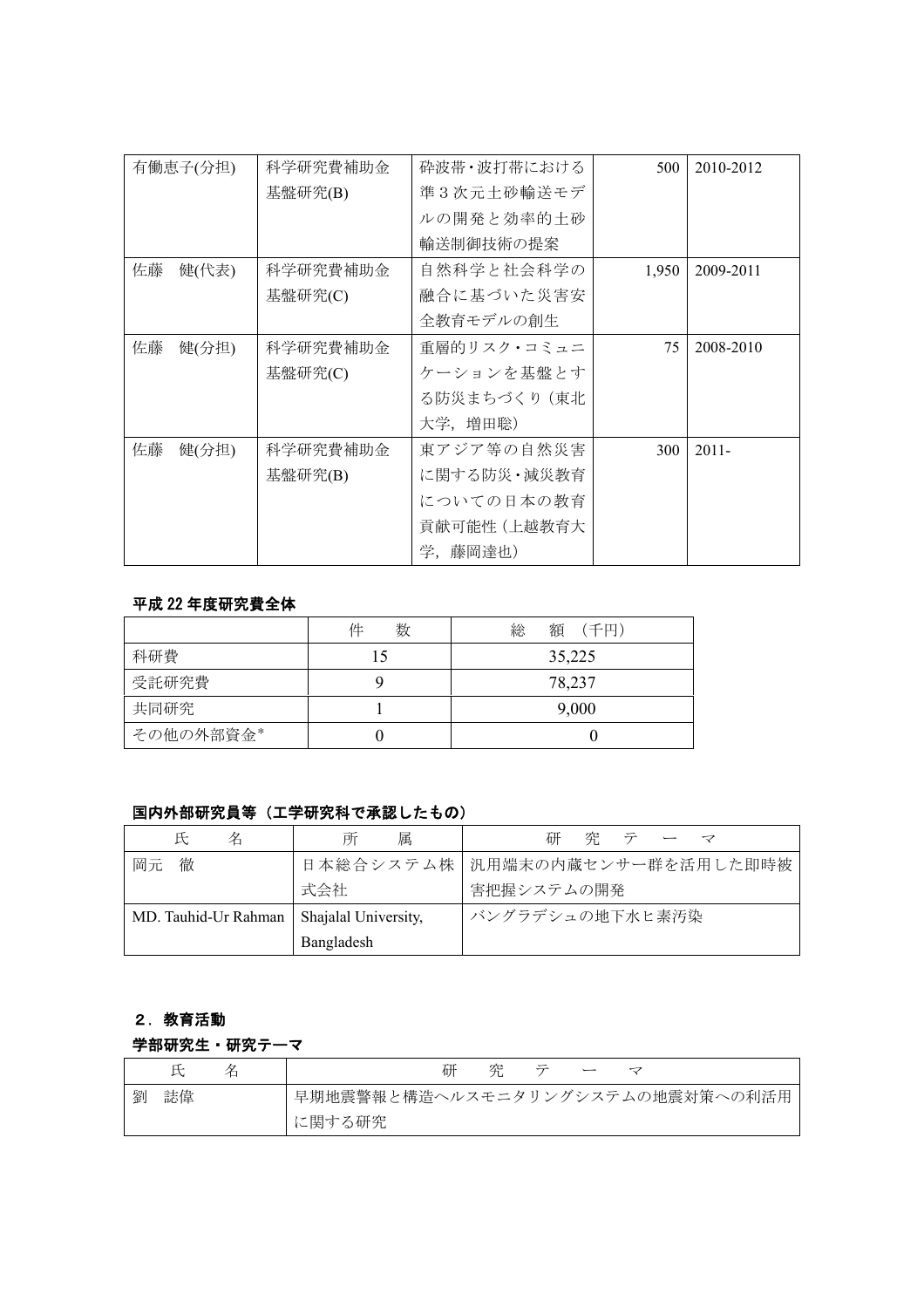## 短期共同研究留学生・研究テーマ

|                     |                   | 研                                                                    | 空 | $\overline{\tau}$ |  |  |
|---------------------|-------------------|----------------------------------------------------------------------|---|-------------------|--|--|
| Quentin Pierre Jean |                   | Utilization of Earthquake Early Warning System and Structural Health |   |                   |  |  |
| <b>GOAPER</b>       | Monitoring System |                                                                      |   |                   |  |  |

### 4年生氏名・研究テーマ

| 氏<br>名    | 研<br>究<br>テ<br>マ                 |
|-----------|----------------------------------|
| 拓也<br>坂本  | リアルタイム地震観測を用いての建築構造物のモニタリングに着目した |
|           | 縮約に関する研究                         |
| 吉田<br>和史  | ウェーブレット変換に基づく地震波形データの閾値フィルタリングと建 |
|           | 築構造物の非線形応答に関する研究                 |
| 英史<br>吉田  | 仙台市の地盤特性を考慮した建築物の耐震性能評価に関する研究    |
| 大越<br>浩司  | 地震時の室内状況を考慮した人的被害推定に関する研究        |
| 栄太<br>三屋  | 地震時の避難シミュレーションに関する研究             |
| 昂大<br>青島  | 大崎市の自主防災組織を対象とした災害対応力に関する研究      |
| 濱崎<br>喜有  | 地震リスクの医療圏格差を考慮した宮城県の災害医療計画に関する研究 |
| 宗一郎<br>島村 | 沿岸域での津波による列車被害の低減について            |
| 菅<br>裕介   | 格子ボルツマン法による自由表面流解析の安定化に関する検討     |
| 陽介<br>須田  | 奄美大島での巨礫の移動について                  |
| 福岡<br>巧巳  | オブジェクトベースの衛星画像解析による津波被害の定量的把握に関す |
|           | る研究                              |
| 満塩<br>将太  | 砂丘斜面における飛砂特性への解析                 |
| 現<br>東田   | 有限体積法による剥離を伴う平面流れ場の計算            |
| 康之<br>石垣  | ボリビア Tuni 湖周辺の降水・流出特性            |
| 須川<br>太一  | 海面上昇に伴う全国砂浜侵食量の推定                |

### 博士前期課程氏名・研究テーマ

|    | 氏  | 名 | 学              | 年 | 究<br>研<br>テ<br>$\prec$     |
|----|----|---|----------------|---|----------------------------|
| 昆野 | 辰樹 |   | M1             |   | 仙台市の地震リスクの格差を考慮した福祉避難所収容計画 |
|    |    |   |                |   | に関する研究                     |
| 石  | 秀慧 |   | M <sub>2</sub> |   | 移動物体力に対する弾性波動場の解析          |
| 伊藤 | 博紀 |   | M <sub>2</sub> |   | 震災時における負傷者搬送を考慮した高層建築物の最適避 |
|    |    |   |                |   | 難方法に関する研究                  |
| 山崎 | 崇寛 |   | M <sub>2</sub> |   | 地震発生直後における地震動スペクトル分布推定の高精度 |
|    |    |   |                |   | 化に関する研究                    |
| 菊地 | 重信 |   | M <sub>2</sub> |   | 地震時の室内空間における災害時要援護者を考慮した負傷 |
|    |    |   |                |   | 者発生予測手法に関する研究              |
| 宇川 | 弘朗 |   | M1             |   | 津波避難行動シミュレーションの改良          |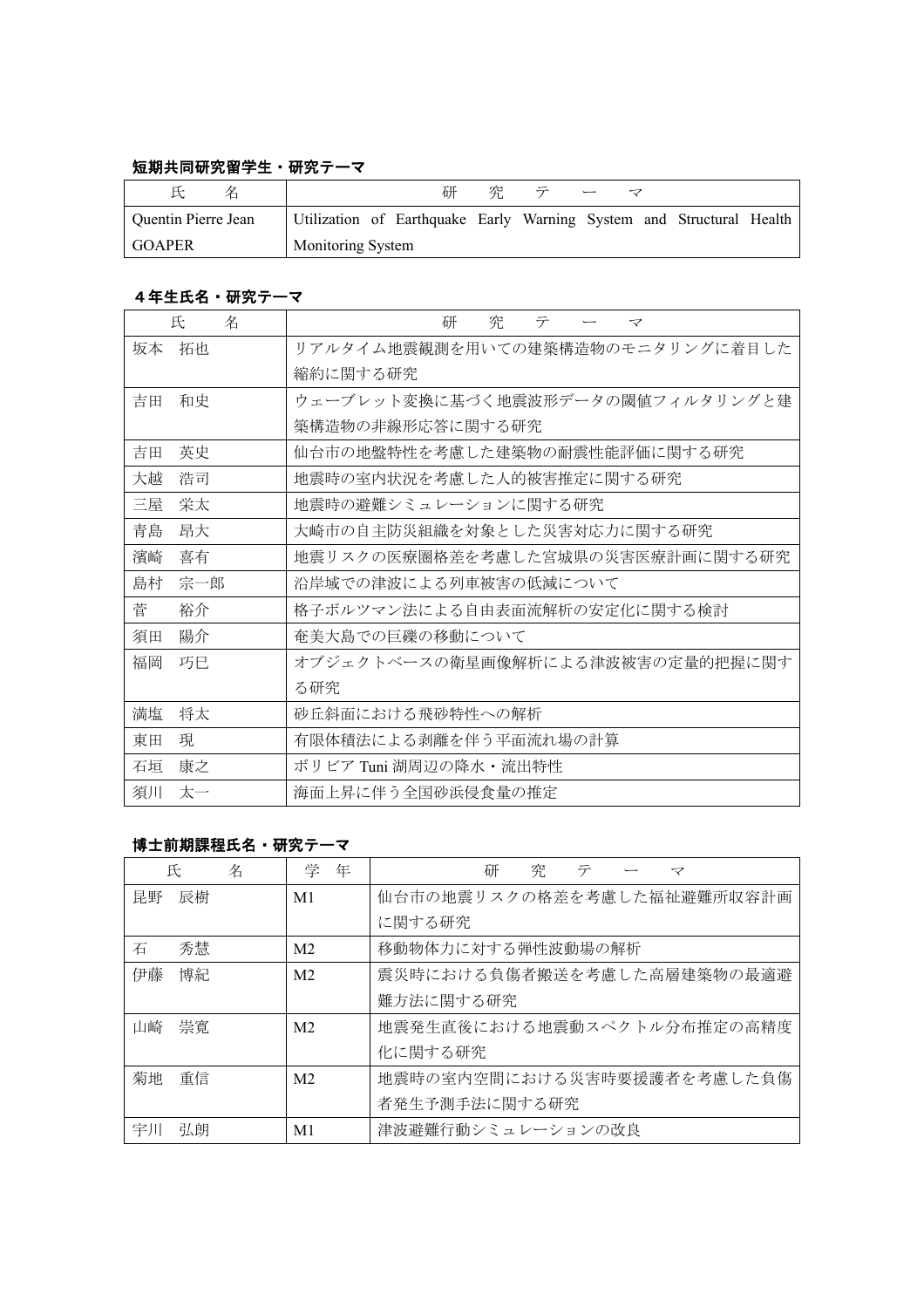| 郷右近英臣     | M1             | 高解像度衛星画像による 2009 年サモア地震津波被災地の分 |
|-----------|----------------|--------------------------------|
|           |                | 析                              |
| 啓太郎<br>宮澤 | M1             | 1771年明和津波の歴史記録と波源モデルの再検討       |
| 川俣<br>秀樹  | M <sub>2</sub> | 津波によるサンゴ破壊の定量的評価モデルの検討         |
| 佐藤<br>元泰  | M <sub>1</sub> | 植生を伴う開水路乱流下での流れ場構造及び植生層内粗度     |
|           |                | の考察                            |
| 鈴木<br>惇彦  | M1             | 沿岸域における準3次元土砂輸送モデル             |
| 稲垣<br>健志  | M <sub>2</sub> | 波の遡上位置の推定に関する研究                |
| 栗原<br>太郎  | M <sub>2</sub> | 気象庁の予報降雨を活用した洪水予測モデルの構築        |
| 小竹<br>翔太  | M <sub>2</sub> | 広瀬川における細粒土砂堆積制御に関する研究          |

# 博士後期課程氏名・研究テーマ

| 氏<br>名                  | 学<br>年         | テ<br>究<br>研<br>マ                  |
|-------------------------|----------------|-----------------------------------|
| 曹<br>淼                  | D <sub>1</sub> | 遮断体を用いた構造物と地盤の振動低減に関する研究          |
| 楊<br>尹誠                 | D2             | リアルタイム地震観測データに基づく建築物の構造ヘルスモニタリングに |
|                         |                | 関する研究                             |
| 由訓<br>萩原                | D2             | リアルタイム地震情報を用いた地震動予測の高度化と地震        |
|                         |                | 被害軽減のための有効利用                      |
| <b>Tsoggerel TSAMBA</b> | D <sub>3</sub> | 早期地震警報システムとリアルタイム地震動予測に関する        |
|                         |                | 研究                                |
| 清水 友香子                  | D <sub>3</sub> | 地震リスクに対する構造・非構造・設備の影響度に着目した       |
|                         |                | 建築物の耐震性能評価に関する研究                  |
| 境<br>茂樹                 | D <sup>3</sup> | 物機能を考慮した地震リスク評価による耐震改修支援シス        |
|                         |                | テムの研究                             |
| Prasanthi               | D <sub>1</sub> | スリランカ・キリンダ漁港での津波よる土砂移動と回復過程       |
| Eric Mas                | D2             | 津波来襲時での避難行動に関する数値モデル              |
| Abdul Muhari            | D2             | インドネシア・パダン市での津波被害軽減に関する研究         |
| 村嶋<br>陽一                | 社会人            | 沿岸防災施設計画への高精度津波シミュレーションの利用        |
|                         | D <sub>3</sub> |                                   |
| Sabaruddin Rahman       | D2             | 沿岸域における準3次元土砂輸送モデルの開発             |
| 松本<br>朗                 | D2             | 海岸・港湾構造物の基礎マウンド被覆材の耐波安定性に関す       |
|                         |                | る研究                               |
| Do Nam Hoai             | D <sub>3</sub> | ベトナムにおける洪水早期警戒システムの構築             |
| Mohammed Farid          | D <sub>3</sub> | 土地利用が洪水流出に与える影響に関する研究             |
| 今野<br>降彦                | D <sub>3</sub> | 強風化亀裂性岩盤斜面の崩壊リスク評価                |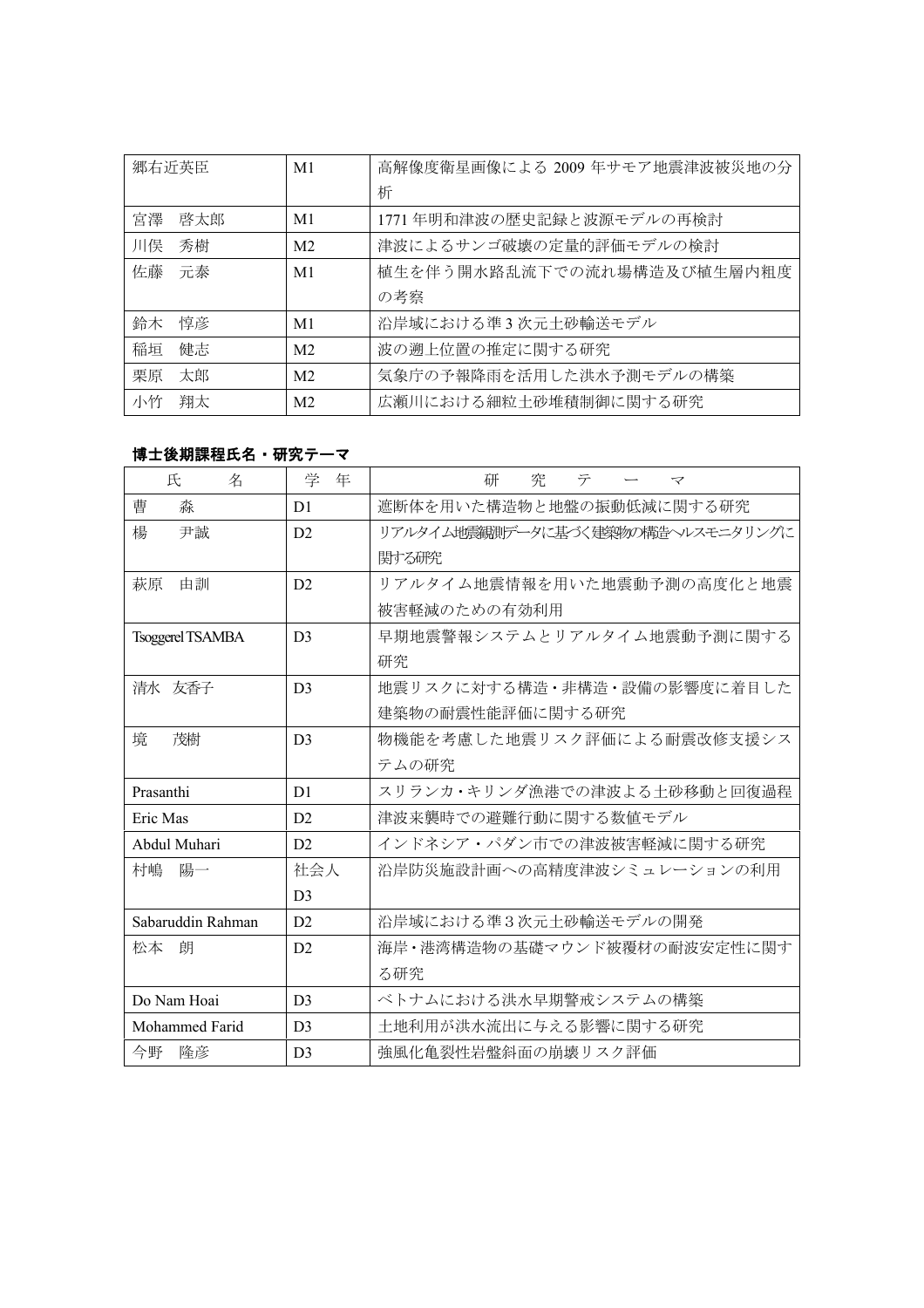# 講義担当

| 当<br>担<br>者          | 講<br>義<br>名                           | 講義 対 象 (セメスタ等)                   |
|----------------------|---------------------------------------|----------------------------------|
| 大野晋他                 | 建築·社会環境工学演習                           | 学部3セメ                            |
| 大野晋                  | 建築構造の力学                               | 学部4セメ                            |
| 源栄正人·大野晋·            | 地震と建築                                 | 学部5セメ                            |
| 佐藤健                  |                                       |                                  |
| 源栄正人・佐藤健             | 構造動力学                                 | 学部6セメ                            |
| 岡田成幸                 | 都市安全学                                 | 大学院修士課程                          |
| 源栄正人・大野晋             | 地震災害制御学                               | 大学院修士課程                          |
| 源栄正人·大野晋·            | 建築構造工学セミナー                            | 大学院修士課程                          |
| 佐藤健                  |                                       |                                  |
| 大野晋他                 | 建築数理基礎論I                              | 大学院修士課程                          |
| 大野晋他                 | 建築応用システム開発論I                          | 大学院修士課程                          |
| 源栄正人                 | 地盤環境と地震災害                             | 大学院博士課程                          |
| Masato Motosaka,     | Geological Environment and Earthquake | 大学院後期課程学際先端工学特                   |
| Susumu Ohno, Takeshi | Disaster                              | 別コース                             |
| Sato                 |                                       | (International Doctoral Program) |
| Masato Motosaka      | Geological Environment and Earthquake | 短期留学生プログラム (JYPE)                |
|                      | <b>Disaster</b>                       |                                  |
| 今村文彦·他               | 創造工学研修 (ワシントン大共同)                     | 学部 2                             |
| 越村俊一·他               | 基礎設計                                  | 学部 2                             |
| 越村俊一                 | 応用情報処理演習 A                            | 学部4                              |
| 今村文彦·越村俊一            | 沿岸海洋環境工学                              | 学部6                              |
| 越村俊一·他               | 水環境学演習 I                              | 学部6                              |
| 今村文彦・他               | 土木工学研修 A                              | 学部7                              |
| 今村文彦·他               | 土木工学研修B                               | 学部8                              |
| 今村文彦・他               | 水環境学セミナー                              | 大学院                              |
| 今村文彦                 | スペクトル解析                               | 大学院                              |
| 今村文彦・越村俊一            | 防災システム特論                              | 大学院                              |
| 今村文彦・他               | 土木工学修士研修                              | 大学院                              |
| 今村文彦・他               | 水環境学特別研修                              | 大学院                              |
| 今村文彦・他               | 土木工学博士研修                              | 大学院                              |
| 真野明ほか                | 基礎ゼミ                                  | 2セメ                              |
| 真野明・田中仁              | 水理学Aおよび同演習                            | 3セメ                              |
| 有働恵子ほか               | 建築・社会環境工学演習                           | 3セメ                              |
| 原田秀樹・真野明             | 地球環境学                                 | 5セメ                              |
| 有働恵子ほか               | 社会環境工学実験                              | 5セメ                              |
| 有働恵子ほか               | 水環境学演習 I                              | 6セメ                              |
| 有働恵子ほか               | 水環境学演習 I I                            | 7セメ                              |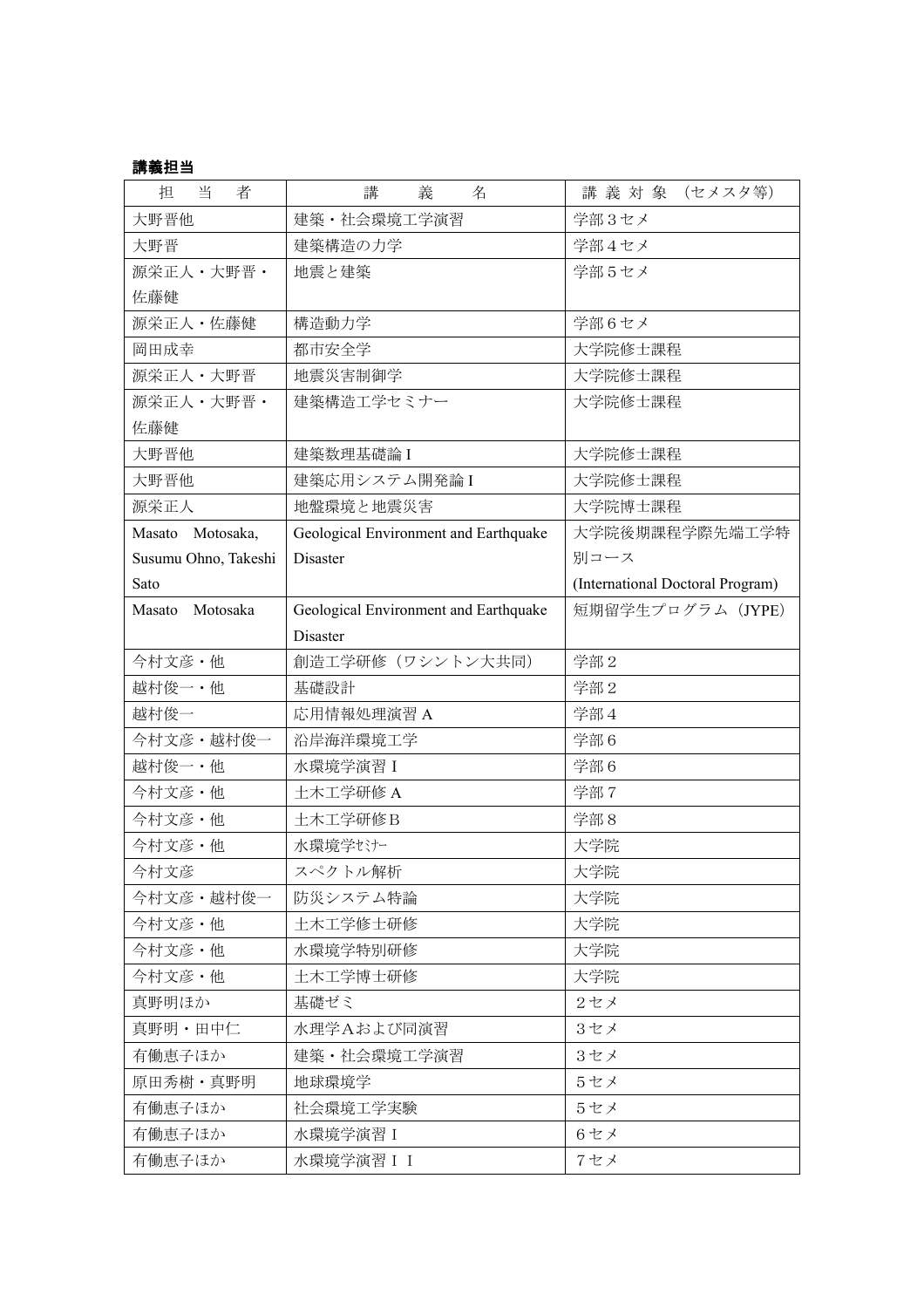| 真野明 | 数值解析             | 兴贮<br>$+$<br>۰Pπ                          |
|-----|------------------|-------------------------------------------|
| 真野明 | ル化と数値解法<br>流れのモデ | 学院<br>のセ<br>$\overline{\phantom{0}}$<br>◡ |

# 就職先

| 氏<br>名          | 先<br>就<br>職   | 年<br>月       |
|-----------------|---------------|--------------|
| 塚本<br>和磨        | 株式会社青南商事      | 2010年4月      |
| 奥寺<br>太郎        | 東京ガス株式会社      | $2010$ 年 4 月 |
| 髙橋<br>容之        | 鹿島建設株式会社      | 2010年4月      |
| 谷野<br>正朝        | 電源開発株式会社      | 2010年4月      |
| 塩田<br>哲生        | 四国電力株式会社      | 2010年4月      |
| 荒木<br>健         | 日本工営 (株)      | 2010年4月      |
| 萱場<br>真太郎       | 宮城テレビ         | 2010年4月      |
| 潤<br>高橋         | アルファ水工コンサルタンツ | 2010年4月      |
| 宍戸<br>直哉        | JR 東海         | 2010年4月      |
| 橋本<br>貴之        | 大成建設          | $2010$ 年 4 月 |
| Suppasri Anawat | 東北大学リサーチフェロー  | $2010$ 年 4 月 |
| 小笠<br>原出        | 国交省東北整備局      | 2010年4月      |
| 武<br>野手         | 岩谷産業株式会社      | 2010年4月      |

### 学生の学会発表

| 発表者              | 学<br>名<br>会                 | 発表タイトル                               | 月<br>年<br>B  |
|------------------|-----------------------------|--------------------------------------|--------------|
| <b>Tsoggerel</b> | 東大地震研の研究集会                  | Real-time Ground Motion Prediction   | 2010年12月7日   |
| TSAMBA           |                             | Method Using Observed Waveform       |              |
|                  |                             | Data at Front Site                   |              |
| <b>Tsoggerel</b> | 東北地域災害研究集会                  | Non-stationary ground motion         | 2011年1月8日    |
| <b>TSAMBA</b>    |                             | characteristics in Sendai Basin for  |              |
|                  |                             | Earthquake Early                     |              |
|                  |                             | Warning                              |              |
| 伊藤<br>博紀         | 第13回日本地震工学シン                | 高層建築物における震災時の室内                      | 2010年11月19日  |
|                  | ポジウム                        | 被害を考慮した避難に関する研究                      |              |
| 伊藤<br>博紀         | 東北地域災害研究集会                  | 震災時における負傷者搬送を考慮                      | 2011年1月9日    |
|                  |                             | した高層建築物の避難方法に関す                      |              |
|                  |                             | る研究                                  |              |
| 昆野<br>辰樹         | 東北地域災害研究集会                  | 仙台市の地震災害リスクを考慮し                      | 2011年1月9日    |
|                  |                             | た福祉避難所収容計画に関する研                      |              |
|                  |                             | 究                                    |              |
| Suppasri         | Coastal Engineering, Tohoku | Recognition on tsunami evacuation in | 6 March 2010 |
| Anawat           | branch, Fukushima, Japan    | Southern Thailand at present         |              |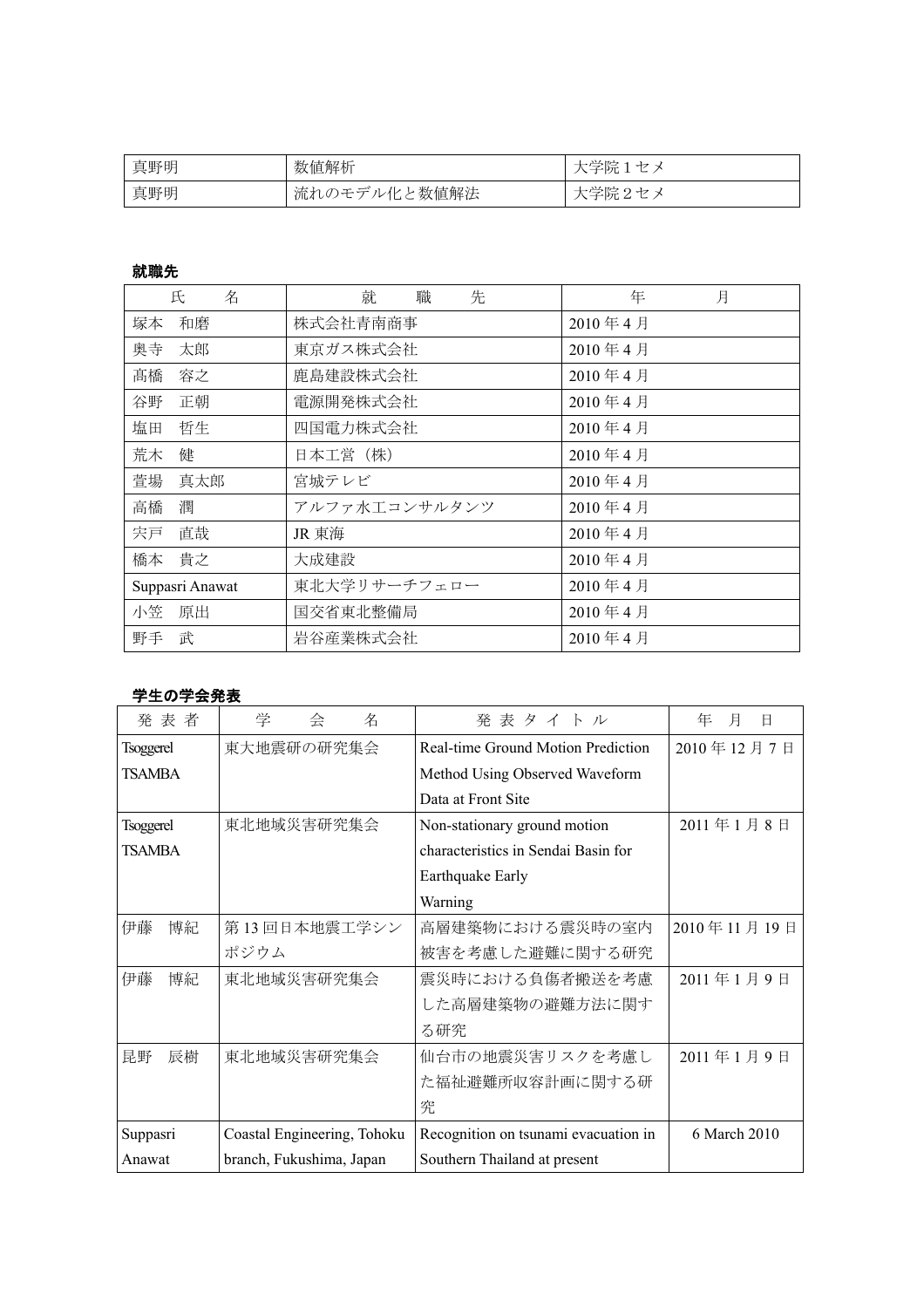| Suppasri  | The 3 <sup>rd</sup> International Tsunami | Probabilistic tsunami hazard analysis    | 10 April 2010     |
|-----------|-------------------------------------------|------------------------------------------|-------------------|
| Anawat    | Field Symposium                           | in Thailand perspective                  |                   |
|           | (ITFS2010), Sendai, Japan                 |                                          |                   |
| Suppasri  | The 3 <sup>rd</sup> International Tsunami | Estimating impact of historical          | 11 April 2010     |
|           | Field Symposium                           | tsunamis in Asian/Oceanian and their     |                   |
| Anawat    | (ITFS2010), Sendai, Japan                 | mapping                                  |                   |
|           | Japan Geoscience Union                    | Tsunami casualty estimation method       | 24 May 2010       |
| Suppasri  | meeting (JpGU2010), Chiba,                | and risk to coastal population along the |                   |
| Anawat    | Japan                                     | Indian Ocean and South China Sea         |                   |
|           |                                           | coast                                    |                   |
|           | Coastal Engineering Journal               | Effect of the rupture velocity of fault  | Volume June 2010  |
| Suppasri  | (CEJ), 52(2), 107-132, DOI:               | motion, ocean current and initial sea    |                   |
| Anawat    | 10.1142/S0578563410002142                 | level on the transoceanic propagation    |                   |
|           | (Published Journal)                       | of tsunami                               |                   |
|           | The third APEC Senior                     | Evaluation of Earthquake tsunami in      | 21 September 2010 |
|           | Officials' Meeting,                       | <b>APEC Region</b>                       |                   |
| Suppasri  | International exchange town               |                                          |                   |
| Anawat    | forum in Sendai                           |                                          |                   |
|           | (Invited Presentation)                    |                                          |                   |
|           | 8 <sup>th</sup> International workshop on | Tsunami fragility curves and structural  | 30 September 2010 |
| Suppasri  | remote sensing for disaster               | performance of building along the        |                   |
| Anawat    | management, Tokyo, Japan                  | Thailand coast                           |                   |
|           |                                           |                                          |                   |
|           | Coastal engineering                       | Developing the tsunami fragility         | 11 November 2010  |
| Suppasri  | conference, Kyoto, Japan                  | curves for structural destruction along  |                   |
| Anawat    |                                           | the Thailand coast                       |                   |
|           |                                           |                                          |                   |
|           | The 3 <sup>rd</sup> Thailand-Japan        | Tsunami Fragility and damage ratio of    | 19 November 2010  |
| Suppasri  | <b>International Academic</b>             | building along the Thailand coast        |                   |
| Anawat    | (TJIA) Conference, Nagoya,                |                                          |                   |
|           | Japan                                     |                                          |                   |
|           | Japan Society of Civil                    | Basic study on human behavior for        | 6 March 2010      |
| Mas Erick | Engineering 2010, Nihon                   | tsunami evacuation simulation using      |                   |
|           | University, Fukushima                     | Multi Agent System                       |                   |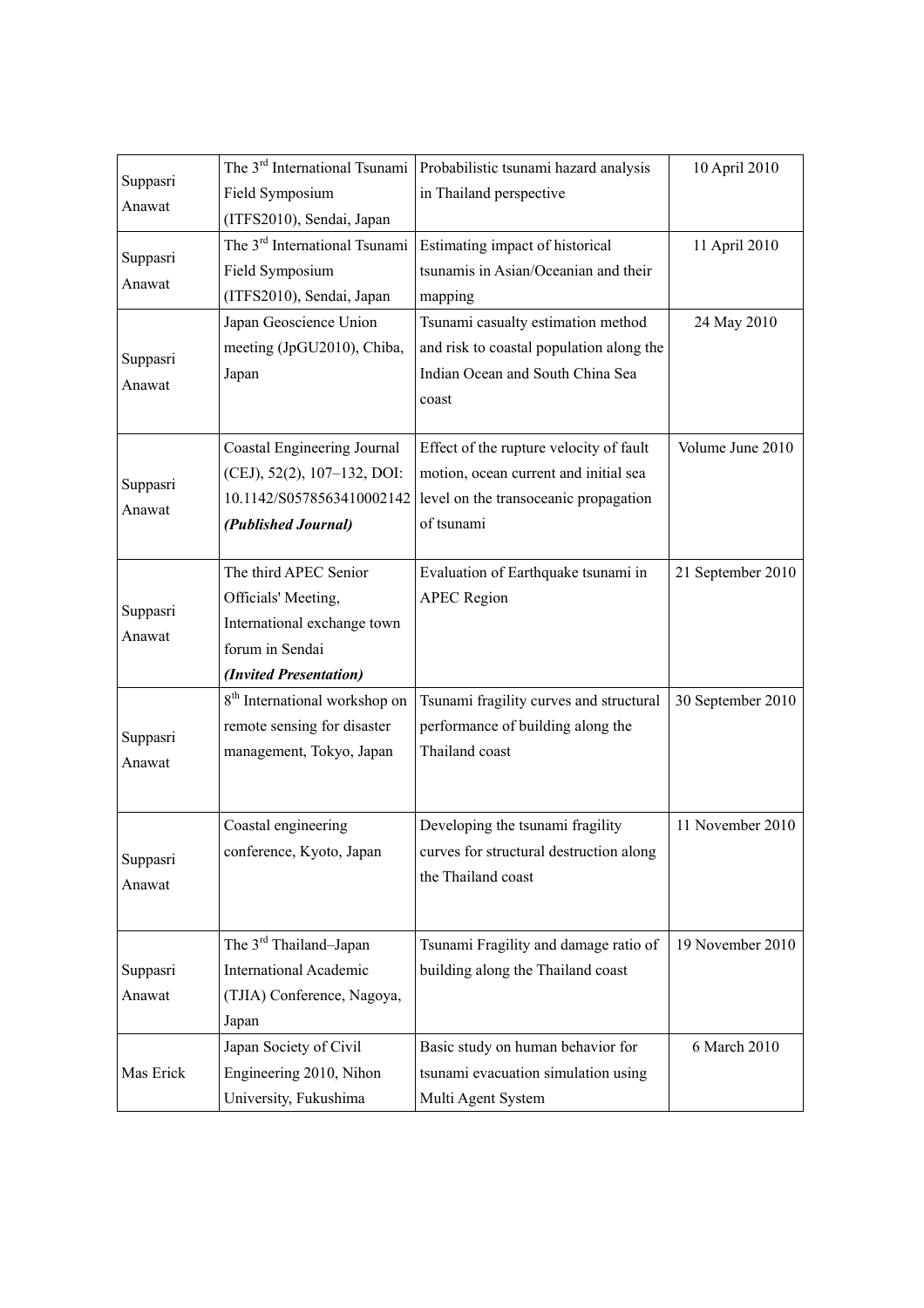|                 | The 3 <sup>rd</sup> International Tsunami | Tsunami hazard mitigation and            |                               |
|-----------------|-------------------------------------------|------------------------------------------|-------------------------------|
| Mas Erick       | Field Symposium 2010,                     | countermeasures in Peru                  | 11 April 2010                 |
|                 | Tohoku University, Sendai                 |                                          |                               |
|                 | Japan Geoscience Union                    | Study on Simulation Model of             |                               |
| Mas Erick       | meeting 2010, Makuhari                    | Tsunami and Human Behavior for           | 28 May 2010                   |
|                 | Convention Hall, Chiba                    | Higashi Matsushima community             |                               |
|                 | 13 <sup>th</sup> Japan Earthquake         | Damage Investigation of the 2010         |                               |
| Mas Erick       | <b>Engineering Symposium</b>              | Chile Earthquake and Tsunami -A          | 19 Nov 2010                   |
| (collaboration) |                                           | post-tsunami field survey (Koshimura     |                               |
|                 |                                           | sensei)                                  |                               |
| Mas Erick       | <b>JST-JICA SATREPS PERU</b>              | 2010 Chile Earthquake and Tsunami        | Dec 2010                      |
| (collaboration) | <b>PROJECT</b>                            | <b>Technical Report</b>                  |                               |
|                 | Coastal Engineering, Tohoku               | Tsunami hazard modeling based on         |                               |
| Abdul Muhari    | branch, Fukushima, Japan                  | appropriate source for mitigation in the | March 6, 2010                 |
|                 |                                           | city of Padang, Indonesia                |                               |
|                 | 3 <sup>rd</sup> International Tsunami     | Tsunami vertical evacuation with         |                               |
| Abdul Muhari    | Field Symposium                           | consideration of potential damage by     | April 11, 2010                |
|                 |                                           | earthquake in Padang, Indonesia          |                               |
|                 | Japan Geosciences Union                   | A study for predicting tsunami impact    |                               |
| Abdul Muhari    | annual meeting                            | based on source and topographic          | May 28, 2010                  |
|                 |                                           | condition in Padang city, Indonesia      |                               |
|                 | International workshop                    | Exercise from the 2007 and 2009          |                               |
| Abdul Muhari    | "Lesson learn from West                   | earthquake for future tsunami            | Sept 30, 2010                 |
|                 | Sumatra Recovery"                         | preparedness in Padang city, Indonesia   |                               |
|                 | JST-JICA meeting on "Multi                | Progress on tsunami mitigation at        |                               |
| Abdul Muhari    | disciplinary research on                  | Padang city, Indonesia                   |                               |
|                 | earthquake and volcano in                 |                                          | Nov 26, 2010                  |
|                 | Indonesia"                                |                                          |                               |
| Abdul Muhari    | Journal of Earthquake and                 | Tsunami mitigation efforts with pTA in   | Published on                  |
|                 | Tsunami, Vol. 4(4), 341-368,              | West Sumatra Province, Indonesia         |                               |
| et al.          | 2010                                      |                                          | Dec, 2010                     |
|                 | Indonesian Online                         | The 2010 Mentawai tsunami: an            |                               |
| Abdul Muhari    | INOVASION magazine, Vol.                  | Analysis and perspective for future      | Published on<br>December 2010 |
| et al.          | 18 (XXII), 6-13, 2010                     | tsunami preparedness (In Indonesian)     |                               |
| Abdul Muhari    | Journal of Natural Hazard                 | Examination of three practical run up    | On review process             |
|                 | and Earth System Science                  | model for assessing tsunami impact       | (submitted October            |
| et al.          |                                           | applied on highly populated areas        | 2010)                         |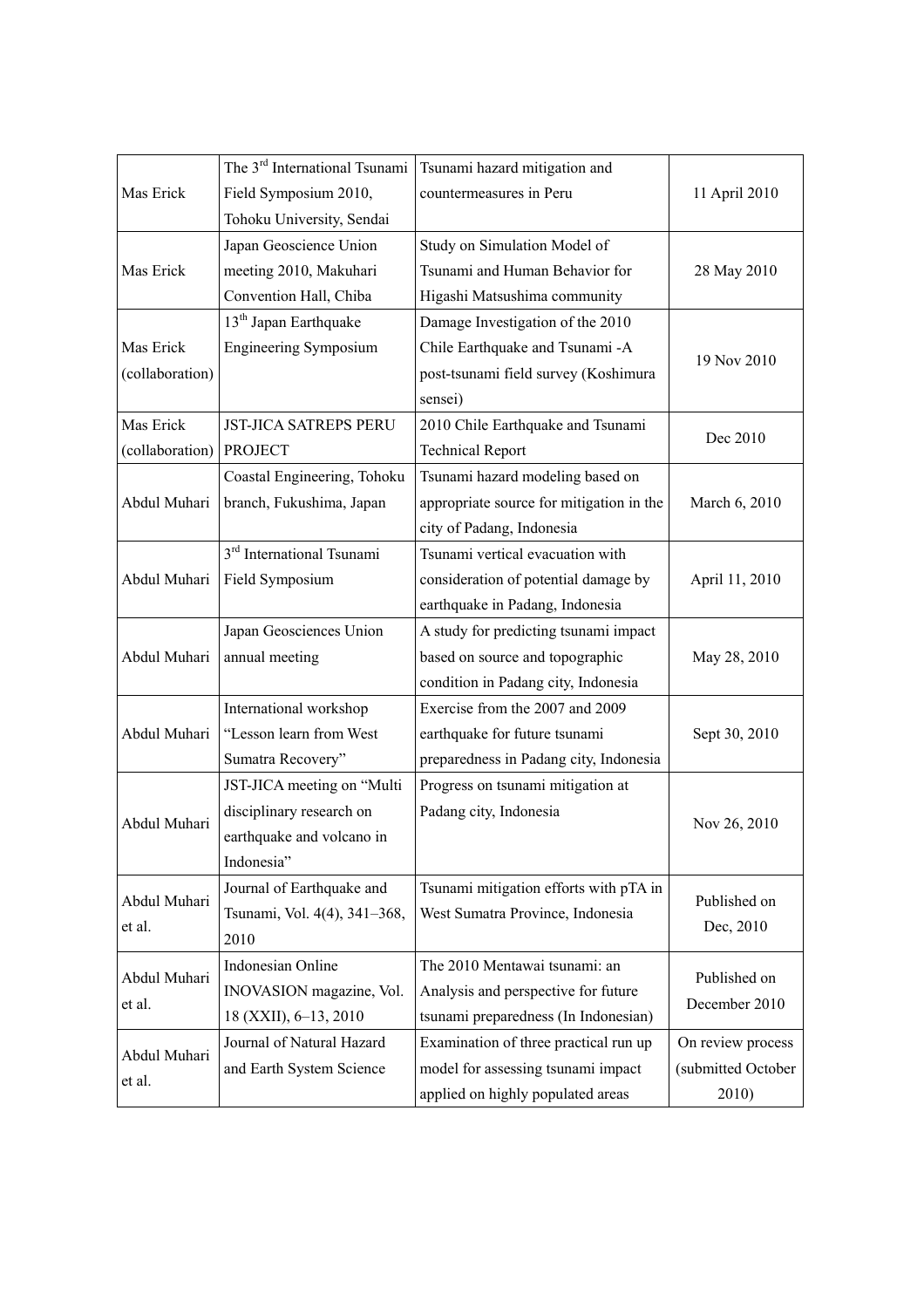|                             | 土木学会平成 21 年度東北                            | タイのスリン, シミラン諸島での                       |                    |
|-----------------------------|-------------------------------------------|----------------------------------------|--------------------|
| 川俣<br>秀樹                    | 支部技術 研究発表会                                | 2004年インド洋大津波によるサン                      | 2010年3月7日          |
|                             |                                           | ゴ被害評価                                  |                    |
|                             | 3rd International Tsunami                 | Numerical evaluation of the coral      |                    |
| 川俣<br>秀樹                    | Field Symposium.                          | damages at Surin and Similan islands,  | April 11 2010      |
|                             |                                           | Thailand by the 2004 Indian Ocean      |                    |
|                             |                                           | tsunami.                               |                    |
|                             | 地球惑星科学連合 2010年                            | 津波数値解析に基づく 2004年イン                     |                    |
| 川俣<br>秀樹                    | 大会                                        | ド洋大津波によるサンゴ被害の評                        | 2010年5月26日         |
|                             |                                           | 価                                      |                    |
|                             | 2010年度日本サンゴ礁学                             | 数値計算に基づく台風 時のサンゴ                       |                    |
| 川俣<br>秀樹                    | 会 第13回大会                                  | 礁上の高波流況と被害との関連性                        | 2010年12月3日         |
|                             |                                           | の検証-                                   |                    |
|                             | 2010年度日本サンゴ礁学                             | 台風に対する造礁サンゴの生態戦                        |                    |
| 川俣<br>秀樹                    | 会 第13回大会 (third                           | 略:形状と波力について                            | 2010年12月3日         |
|                             | author)                                   |                                        |                    |
| 郷右近英臣<br>平成 21 年度東北支部技術     |                                           | 高解像度衛星画像による 2009年米                     | 2010年3月6日          |
|                             | 研究発表会, 土木学会, 郡                            | 領サモア地震津波被災地の建物被                        |                    |
|                             | Щ                                         | 害の分類                                   |                    |
| 郷右近英臣                       | 8 <sup>th</sup> International Workshop on | Developing tsunami fragility curves    | September 30, 2010 |
| Remote Sensing for Disaster |                                           | for structural destruction in American |                    |
|                             | Management                                | Samoa                                  |                    |
| 郷右近英臣                       | 平成 22 年海岸工学講演会                            | 数値解析・GIS 分析・衛星画像解析   2010年 11月 11日     |                    |
|                             |                                           | の統合による津波被災地探索技術                        |                    |
|                             |                                           | - 2009 年サモア諸島沖地震                       |                    |
|                             |                                           | 津波災害における実践と検証-                         |                    |
| 宮澤啓太郎                       | 平成 21 年度東北支部技術                            | 1771年明和津波の波源推定におけ                      | 2010年3月6日          |
|                             | 研究発表会, 土木学会, 福   るサンゴ礁地形の効果               |                                        |                    |
|                             | 島                                         |                                        |                    |
| 宮澤啓太郎                       | The 3rd International                     | Effect of wide fringing reefs on the   | 2010年4月10-11日      |
|                             | Tsunami Field Symposium,                  | estimation of the tsunami source       |                    |
| Sendai                      |                                           | model: A case study for the 1771       |                    |
|                             |                                           | Meiwa Tsunami at Ishigaki Island,      |                    |
|                             |                                           | Japan                                  |                    |
|                             | 平成 22 年度東北支部技術                            | 津波避難に関する認知マップを利                        |                    |
| 弘朗<br>宇川                    | 研究発表会、土木学会、福                              | 用した評価の試み                               | 2010年3月6日          |
|                             | (郡山)<br>島                                 |                                        |                    |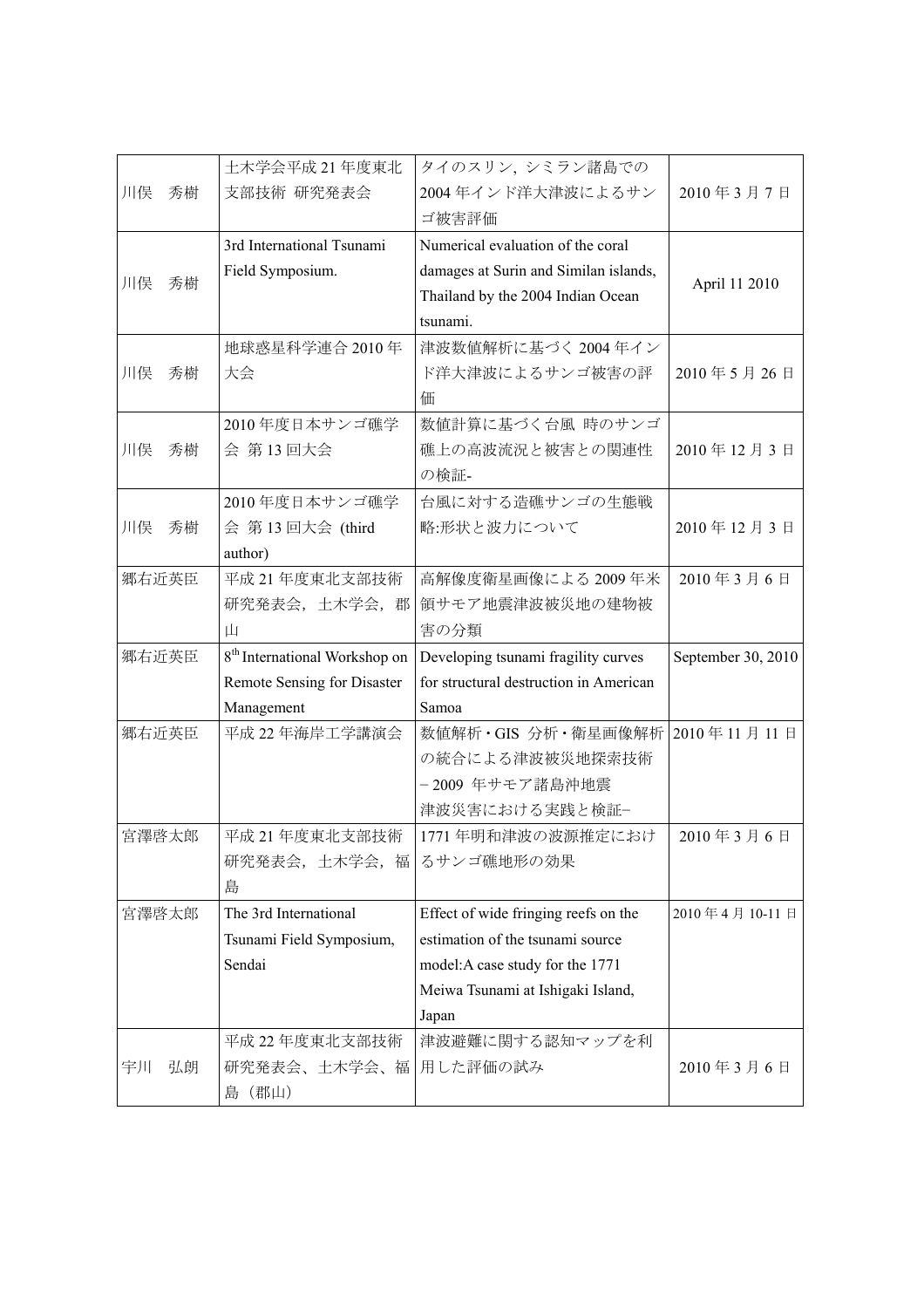|             | 第57回海岸工学講演会,土                            | 津波来襲時における住民の避難過                        |             |
|-------------|------------------------------------------|----------------------------------------|-------------|
| 宇川<br>弘朗    | 木学会海岸工学委員会, 京                            | 程を考慮した人的被害表か手法に                        | 2010年11月10日 |
|             | 都                                        | 関する検討                                  |             |
| Mahammad    | The 2010 International                   | Effects of Urbanization on Flood       | 2010年2月27日  |
| Farid       | Conference on                            | Intensification in a River Basin       |             |
|             | Environmental Science and                |                                        |             |
|             | Development                              |                                        |             |
| Do Nam Hoai | 第54回水工学講演会                               | Development of Short-Term Flood        | 2010年3月4日   |
|             |                                          | Forecast Model - A Case Study for      |             |
|             |                                          | Central Vietnam                        |             |
| Mahammad    | 第54回水工学講演会                               | Flood Runoff Characteristics due to    | 2010年3月4日   |
| Farid       |                                          | Land Cover Change in Upper             |             |
|             |                                          | Ciliwung River Basin Indonesia Using   |             |
|             |                                          | 2D Distributed Model Coupled with      |             |
|             |                                          | NCF Tank Model                         |             |
| 今野<br>隆彦    | 第105回東北水工学研究会                            | 亀裂性岩盤切土斜面の崩壊性要因                        | 2010年6月12日  |
|             |                                          | ~牡鹿半島を例にして~                            |             |
| Sabaruddin  | 第35回海洋開発シンポジ                             | Performance of a new eddy viscosity    | 2010年6月24日  |
| Rahman      | ウム                                       | model for spilling breakers            |             |
| Do Nam Hoai | 7 <sup>th</sup> Annual Meeting of Asia   | Flood Management in Climate Change     | 2010年7月8日   |
|             | Oceania Geosciences Society              | Circumstance in Vietnam                |             |
| Mahammad    | 9 <sup>th</sup> International Conference | Effect of Urbanization Distribution on | 2010年8月2日   |
| Farid       | on Hydro-Science and                     | <b>Flood Simulation</b>                |             |
|             | Engineering (ICHE 2010)                  |                                        |             |
| Sabaruddin  | Japan-Indonesia Workshop                 | Performance of an eddy viscosity       | 2010年8月9日   |
| Rahman      | on Estuary and Climate                   | model for plunging breakers            |             |
|             | Change 2010                              |                                        |             |
| 今野<br>隆彦    | 11 <sup>th</sup> IAEG Congress           | Factors contributing to cut slope      | 2010年9月9日   |
|             |                                          | failure in mountainous terrain, Oshika |             |
|             |                                          | Peninsula, Japan                       |             |
| Do Nam Hoai | 9 <sup>th</sup> International Conference | Use of Artificial Neural Network in    | 2010年9月9日   |
|             | on Hydroinformatics                      | Quantitative Rainfall Prediction for   |             |
|             |                                          | Flood Forecast in Central Vietnam      |             |
| Do Nam Hoai | 12 <sup>th</sup> International Summer    | Assessment of Altitudinal Dependence   | 2010年9月18日  |
|             | Symposium                                | of Rainfall in Central Vietnam         |             |
| 今野<br>隆彦    | 日本応用地質学会平成 22                            | 亀裂性岩盤切土斜面の崩壊要因–                        | 2010年10月22日 |
|             | 年度研究発表会                                  | 牡鹿半島を例にして–                             |             |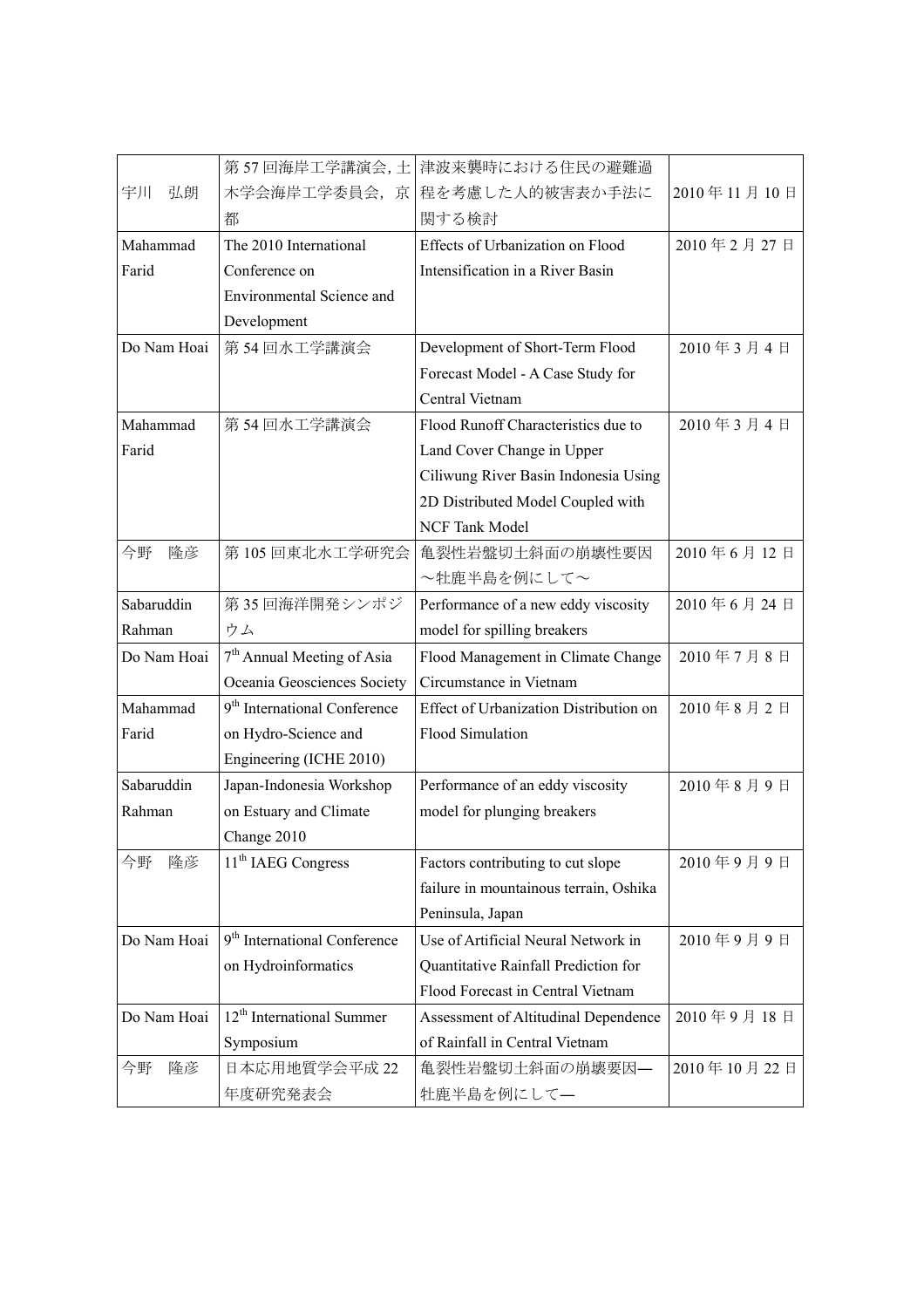| Sabaruddin  | 2 <sup>nd</sup> International Conference | Development of an eddy viscosity    | 2010年11月2日  |
|-------------|------------------------------------------|-------------------------------------|-------------|
| Rahman      | on coastal zone engineering              | model in surf zone                  |             |
|             | and management                           |                                     |             |
| 将太<br>満塩    | 第57回海岸工学講演会                              | 砂丘斜面上における飛砂に関する                     | 2010年11月10日 |
|             |                                          | 現地観測                                |             |
| Mahammad    | Proceeding of 1st                        | Impact of Land Cover Change on      | 2010年12月17日 |
| Farid       | International Conference on              | Flood Runoff Characteristics in A   |             |
|             | Sustainable Urbanization                 | River Basin due to Urbanization     |             |
|             | (ICSU 2010)                              |                                     |             |
| 東田<br>現     | 平成 22 年度東北地域災害                           | 有限体積法による平面流れ場の計                     | 2011年1月8日   |
|             | 科学研究集会                                   | 算の高精度化                              |             |
| 康之<br>石垣    | 平成 22 年度東北地域災害                           | ボリビア Tuni 湖周辺の降水・流出                 | 2011年1月8日   |
|             | 科学研究集会                                   | 特性                                  |             |
| 太一<br>須川    | 平成 22 年度東北地域災害                           | 海面上昇に伴う全国砂浜侵食量の                     | 2011年1月8日   |
|             | 科学研究集会                                   | 推定                                  |             |
| 現<br>東田     | 平成 22 年度土木学会東北                           | 有限体積法による剥離を伴う流れ                     | 2011年3月5日   |
|             | 支部技術研究発表会                                | 場の計算                                |             |
| 石垣<br>康之    | 平成 22 年度土木学会東北                           | ボリビア Tuni 湖周辺の降水・流出                 | 2011年3月5日   |
|             | 支部技術研究発表会                                | 特性                                  |             |
| 太一<br>須川    | 平成 22 年度土木学会東北                           | 海面上昇に伴う全国砂浜侵食量の                     | 2011年3月5日   |
|             | 支部技術研究発表会                                | 推定                                  |             |
| Do Nam Hoai | 第55回水工学講演会                               | Flood Forecasting and Early Warning | 2011年3月8日   |
|             |                                          | for River Basins in Central Vietnam |             |
| Mahammad    | 第55回水工学講演会                               | Modeling Flood Runoff Response to   | 2011年3月8日   |
| Farid       |                                          | Land Cover Change with Rainfall     |             |
|             |                                          | Spatial Distribution in Urbanized   |             |
|             |                                          | Catchment                           |             |
| 栗原<br>太郎    | 第55回水工学講演会                               | 気象庁の降雨予測を活用した洪水                     | 2011年3月10日  |
|             |                                          | 流出モデルの構築                            |             |

# 3.社会貢献

## 各種委員会

| 名<br>氏 | 兼業先名称                    | 兼業名及び役割       | 間<br>期                 |
|--------|--------------------------|---------------|------------------------|
| 源栄正人   | ビューロベリタス<br>構造評定委員会、副委員長 |               | $2005 \n 41 \n 5 \sim$ |
|        | ジャパン㈱                    |               |                        |
| 源栄正人   | 仙台市                      | 仙台市宅地保全審議会委員  | $2007 = 9$ 月~          |
| 源栄正人   | (独)原子力安全基盤               | 耐震安全解析評価検討会委員 | 2008年12月~              |
|        | 機構                       |               |                        |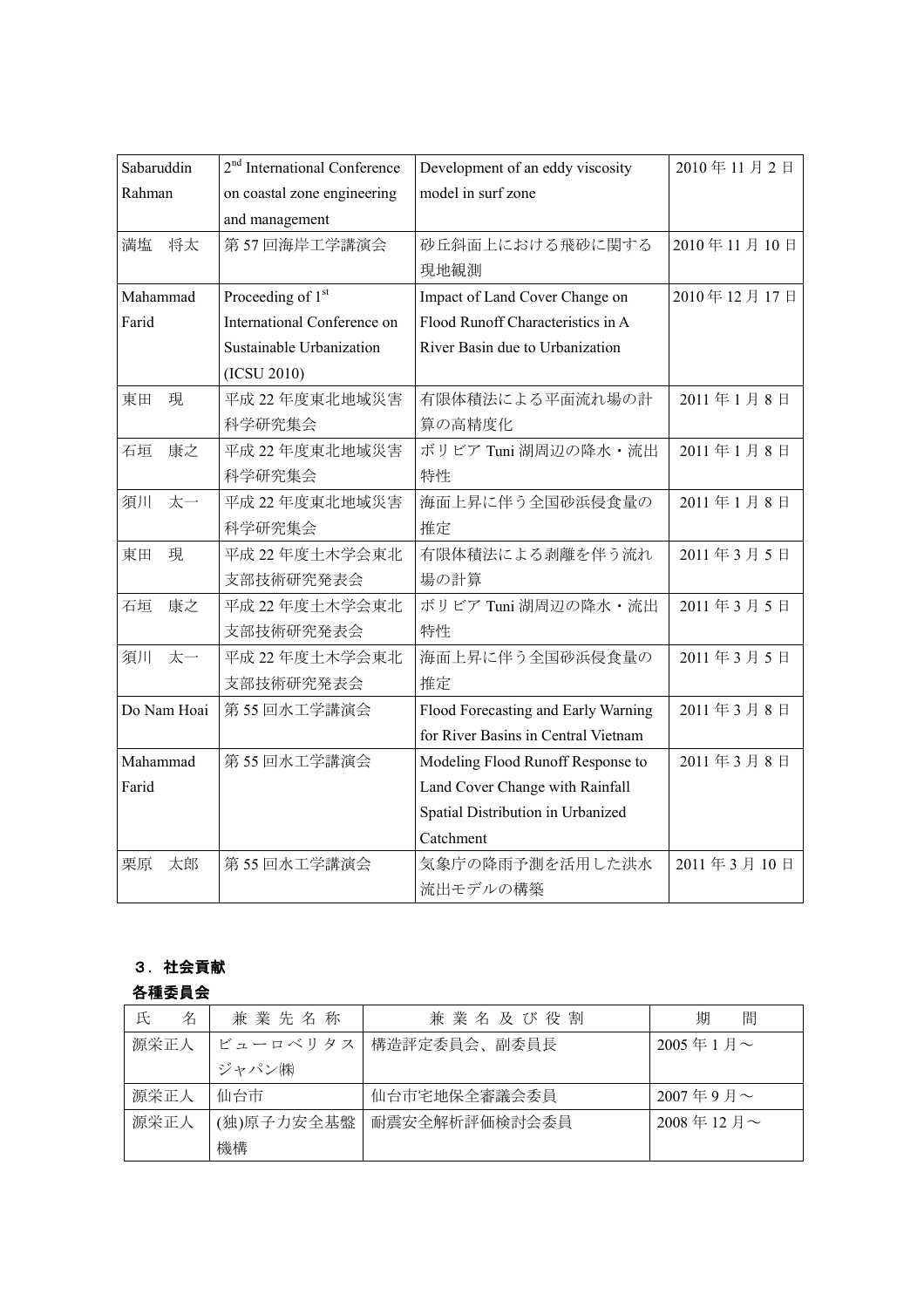| 源栄正人 | (財)青葉工学振興会 | 非常勤研究員                    | 2009年4月~       |
|------|------------|---------------------------|----------------|
| 源栄正人 | (財)宮城県建築住宅 | 小学生向け地震防災授業講師             | 2009年10月~      |
|      | センター       |                           |                |
| 源栄正人 | 宮城県        | 女川原子力発電所 3 号機におけるプル       | 2009年10月~      |
|      |            | サーマルの安全性に係わる検討会議委         |                |
|      |            | 員                         |                |
| 源栄正人 | 青森県        | 海外返還廃棄物の受入に係る安全性チ         | 2010年3月~       |
|      |            | ェック・検討会委員                 |                |
| 源栄正人 | 宮城県        | 宮城県防災会議専門委員(地震対策等         | 2010年7月~       |
|      |            | 専門部会委員)                   |                |
| 源栄正人 | アジア防災センタ   | モンゴルにおける地震防災体制に関す         | 2010年12月6~9日   |
|      |            | るレビューミッション団長              |                |
| 大野晋  | (財)青葉工学振興会 | 非常勤研究員                    | 2009年1月~       |
| 今村文彦 | 宮城県        | 宮城県津波対策連絡協議会会長            | 2002年10月~      |
| 今村文彦 | 日本学術会議     | 連携会員                      | 2006年4月 $\sim$ |
| 今村文彦 | (独) 原子力安全基 | PSA 検討会 · 外的事象 PSA 分科会委員  | 2006年4月7日~     |
|      | 盤機構        |                           |                |
| 今村文彦 | (財) 沿岸研究セン | 理事                        | 2006年5月22日~    |
|      | ター         |                           |                |
| 今村文彦 | 文科省        | 地震調査研究推進本部地震調査委員会         | 2007年3月~       |
|      |            | 委員                        |                |
| 今村文彦 | 経済産業省      | 総合資源エネルギー調査会原子力安          | 2007年4月~       |
|      |            | 全・保安部会耐震・構造設計小委員会         |                |
|      |            | 委員                        |                |
|      |            |                           |                |
| 今村文彦 | 内閣府総合科学技   | 社会還元加速プロジェクト「きめ細か         | 2008年3月~       |
|      | 術会議        | い災害情報を国民一人ひとりに届ける         |                |
|      |            | と伴に附属災害制御研究センター対応         |                |
|      |            | に役立つ情報通信システムの構築」委         |                |
|      |            | 員会委員                      |                |
| 今村文彦 | 仙台放送 (株)   | 番組審議会副委員長                 | 2008年4月 $\sim$ |
| 今村文彦 | 国土交通省      | 独立行政法人評価委員会臨時委員           | 2009年3月~       |
| 今村文彦 | 内閣府中央防災会   | 災害時の避難に関する専門調査会委員         | 2010年8月 $\sim$ |
|      | 議          |                           |                |
| 今村文彦 | 国土交通省      | 国土審議会政策部会専門委員(長期展         | $2010$ 年9月~    |
|      |            | 望委員会)                     |                |
| 越村俊一 | 独立行政法人建築   | IISEE Training Program 講師 | 2006年~         |
|      | 研究所国際地震工   |                           |                |
|      | 学センター      |                           |                |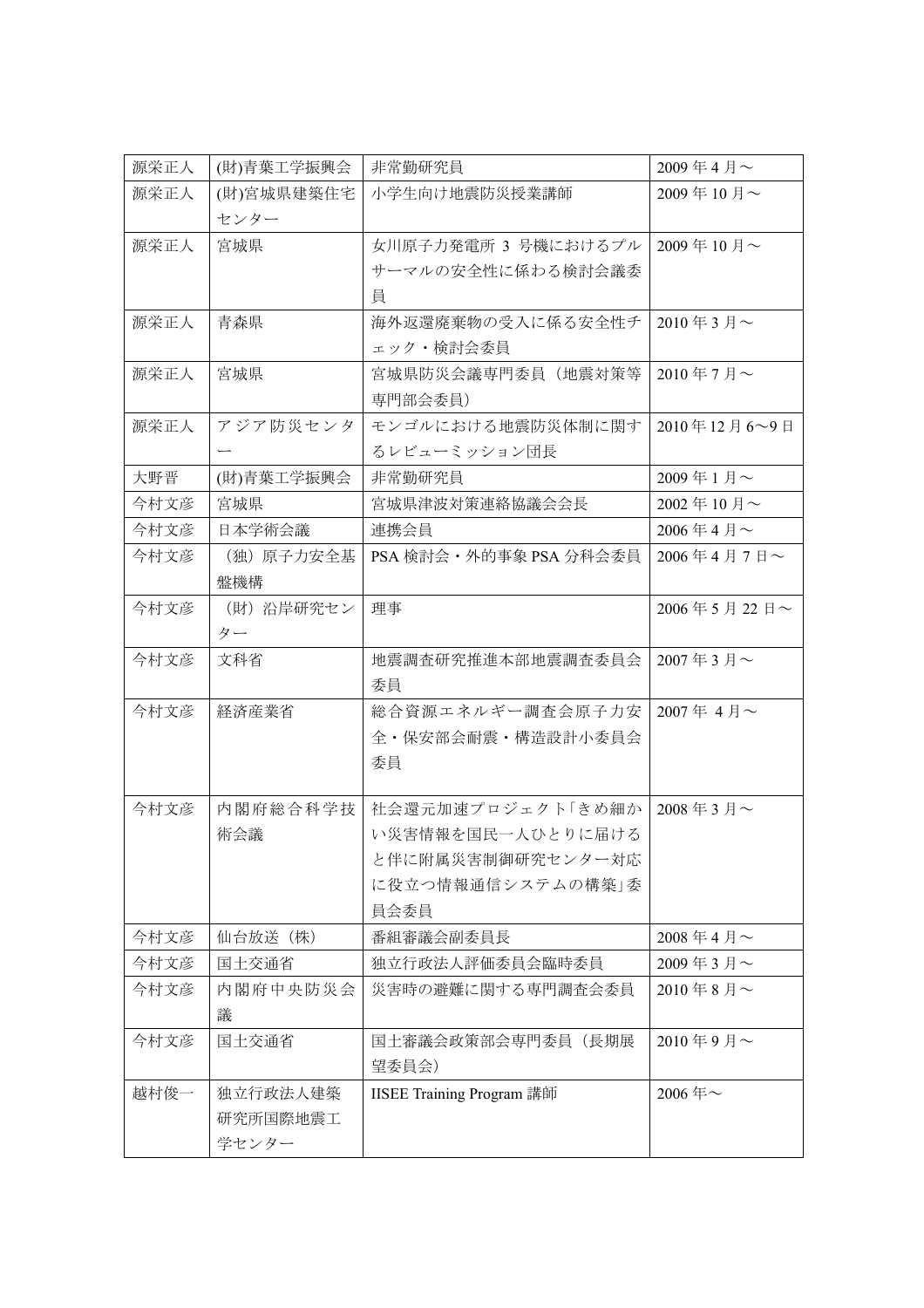| 越村俊一    | 特定非営利活動法  | 理事                | 2006年~                        |
|---------|-----------|-------------------|-------------------------------|
|         | 人·大規模災害対策 |                   |                               |
|         | 研究機構(CDR) |                   |                               |
| 越村俊一    | 国土交通省     | 海岸技術懇談会           | 2008年~                        |
| 越村俊一    | 内閣府       | 原子力安全委員会委員        | 2008年~                        |
| 越村俊一    | 国土交通省東北地  | 阿武隈川下流域リバーカウンセラー  | 2008年~                        |
|         | 方整備局      |                   |                               |
| 越村俊一    | 宮城県       | 宮城県津波情報ネットワーク構築検討 | 2008年~                        |
|         |           | 会                 |                               |
| 越村俊一    | 宮城県気仙沼市   | 文部科学省モデル事業「防災教育支援 | 2009年~                        |
|         |           | 事業」委員             |                               |
| 越村俊一    | 気象庁       | 津波予測技術勉強会委員       | 2009年~                        |
| 越村俊一    | 岩手県       | いわて三陸ジオパーク研究会委員   | 2010年~                        |
| 真野明     | 国土交通省東北地  | 阿武隈川総合土砂管理検討委員会委員 | 2008年~                        |
|         | 方整備局      |                   |                               |
| 真野明     | 国土交通省東北地  | リバードクター           | 2008年~                        |
|         | 方整備局      |                   |                               |
| 真野明     | 国土交通省東北地  | 入札監視委員会委員         | 2009年~                        |
|         | 方整備局      |                   |                               |
| 真野明     | 国土交通省東北地  | 阿武隈川水系河川整備委員会委員   | 2009年~                        |
|         | 方整備局      |                   |                               |
| 真野明     | 宮城県       | 阿武隈川流域圏河川整備学識者懇談会 | 2009年~                        |
|         |           | 座長                |                               |
| 真野明     | 独立行政法人日本  | 科学研究費専門員          | 2009年12月~2011                 |
|         | 学術振興会     |                   | 年12月                          |
| 真野明     | 国土交通省東北地  | 堤防調査委員会委員長(阿武隈川、名 | $2010 \text{ } \text{#} \sim$ |
|         | 方整備局      | 取川ほか)             |                               |
| 真野明     | 国土交通省東北地  | 仙台湾南部海岸施設計画技術検討委員 | 2011年1月~                      |
|         | 方整備局      | 会委員               |                               |
| 有働恵子    | 国土交通省 東北地 | リバーカウンセラー         | 2010年3月~                      |
|         | 方整備局      |                   |                               |
| 佐藤<br>健 | 仙台市       | 地域防災リーダー養成プログラムに関 | 2010 年 4 月~2011               |
|         |           | する検討委員会・副座長       | 年1月                           |
| 佐藤<br>健 | 宮城県沖地震対策  | 災害に強いコミュニティのための市民 | 2009年6月~                      |
|         | 研究協議会     | フォーラム実行委員会・事務局    |                               |

# 学会活動

|     | 及び役割<br>学 会<br>名       | 間<br>期         |
|-----|------------------------|----------------|
| 源栄正 | 本建築学会、応用力学運営委員会委員<br>⊢ | 1999年4月 $\sim$ |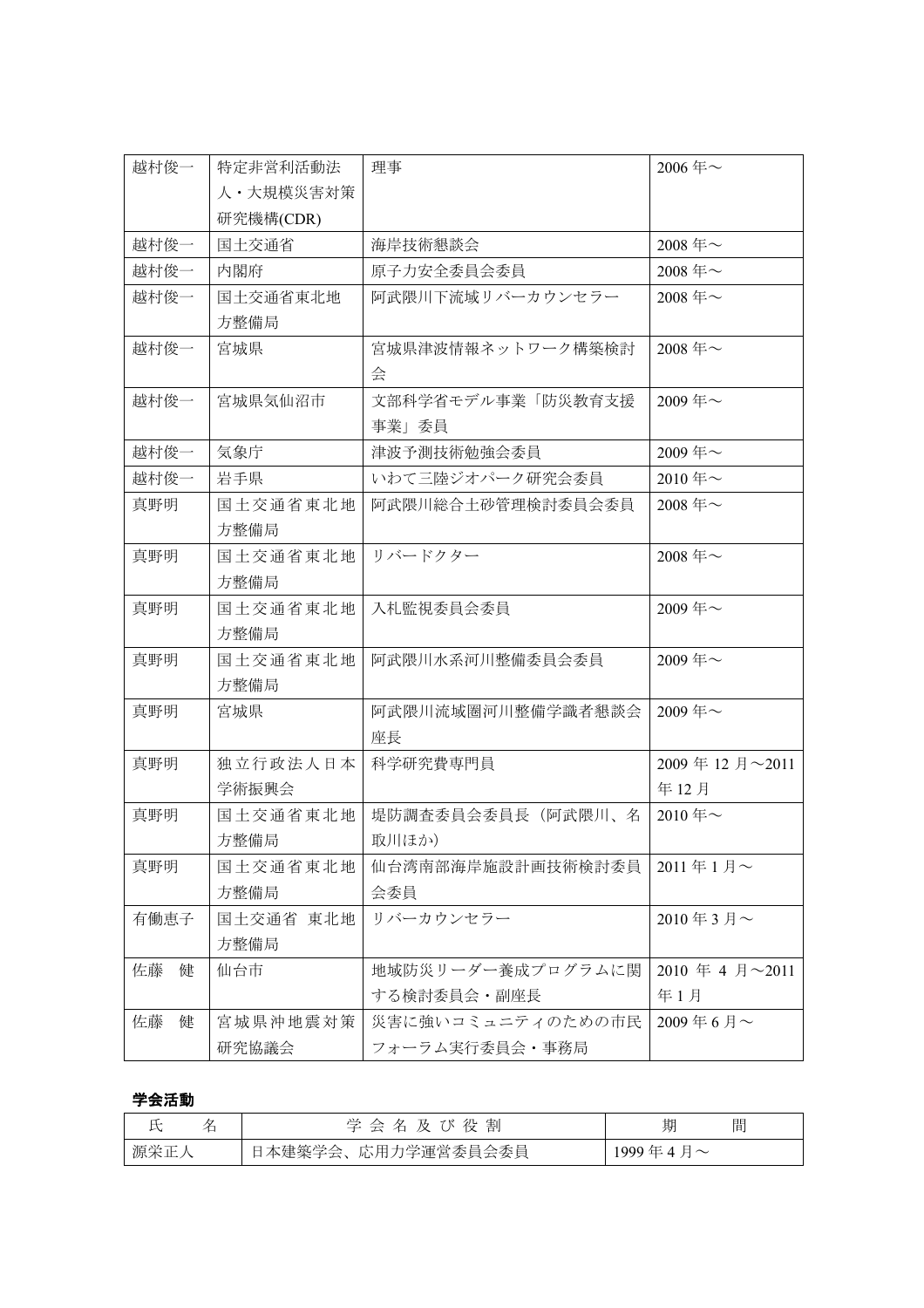| 源栄正人  | 日本建築学会、強震観測小委員会委員                                 | 1999年6月~        |
|-------|---------------------------------------------------|-----------------|
| 源栄正人  | 日本建築学会、不均質・混合体の数理解析小委員                            | 2009年4月~        |
|       | 会委員(主査)                                           |                 |
| 源栄正人  | 自然災害研究協議会、委員                                      | 2009年4月~        |
| 源栄正人  | 日本建築学会東北支部災害調査連絡会委員長                              | 2006年4月 $\sim$  |
| 源栄正人  | 日本安全教育学会第 11 回宮城大会実行委員長                           | 2010年4月~        |
| 大野晋   | 日本建築学会・地盤震動小委員会委員                                 | 2004年4月~        |
| 大野晋   | 日本地震工学会・論文編集委員会委員                                 | 2009年5月~        |
| 大野晋   | 第13回日本地震工学シンポジウム論文委員会委員                           | 2009年12月~       |
| 大野晋   | 自然災害研究協議会東北地区部会・日本自然災害                            | 2010年4月~        |
|       | 学会東北支部・幹事長                                        |                 |
| 柴山明寛  | 日本地震工学会事業企画委員会委員                                  | 2010年4月~        |
| 柴山明寛  | 日本建築学会災害委員会 IWG 委員                                | 2005年4月~        |
| 柴山明寛  | 日本安全教育学会第 11 回宮城大会実行委員                            | 2010年4月~        |
| 今村文彦  | 土木学会,海岸工学委員会委員・幹事                                 | 2002年4月~        |
| 今村文彦  | 日本地震学会代議委員                                        | 2002年5月~        |
| 今村文彦  | Int. Society for the Prevention and Mitigation of | 2002年10月~       |
|       | Natural Hazards, council member                   |                 |
| 今村文彦  | 土木学会地震工学委員会・海岸工学委員会委員合                            | 2003年10月~       |
|       | 同小委員会津波被害推定ならびに軽減技術研究小                            |                 |
|       | 委員会小委員長                                           |                 |
| 今村文彦  | 土木学会巨大災害への対応検討委員会特別委員会                            | 2003年10月~       |
|       | 委員                                                |                 |
| 今村文彦  | 日本自然災害学会、会長、理事・評議員                                | 2008年4月~        |
| 今村文彦  | AGU (American Geophysical Union), CIP(Committee   | 2008年12月~       |
|       | of International Participation)                   |                 |
| 越村俊一  | 日本地震工学会, 災害リモートセンシング技術の   2009年~                  |                 |
|       | 標準化と高度化に関する研究委員会、副委員長                             |                 |
| 越村俊一  | <b>UNESCO</b><br>IOC(INTERGOVERNMENTAL            | 2010年~          |
|       | OCEANOGRAPHIC COMMISSION), Post-Tsunami           |                 |
|       | Survey Field Guide 執筆者                            |                 |
| 越村俊一  | 土木学会海岸工学委員会企画構想 WG, 委員                            | 2010年~          |
| 今井健太郎 | 土木学会地震工学委員会・海岸工学委員会連連携                            | 2010年4月~        |
|       | 研究小委員会 地震・津波複合災害の推定手法お                            |                 |
|       | よび対策研究小委員会委員                                      |                 |
| 真野明   | 土木学会理事、社会支援部門主査                                   | 2009年5月~2011年5月 |
| 真野明   | 土木学会社会支援部門司法支援特別委員会委員長                            | 2009年5月~2011年5月 |
| 真野明   | 土木学会論文賞選考委員会副委員長                                  | 2010年5月~2011年5月 |
| 有働恵子  | 土木学会海岸工学委員会 委員                                    | 2009年6月~        |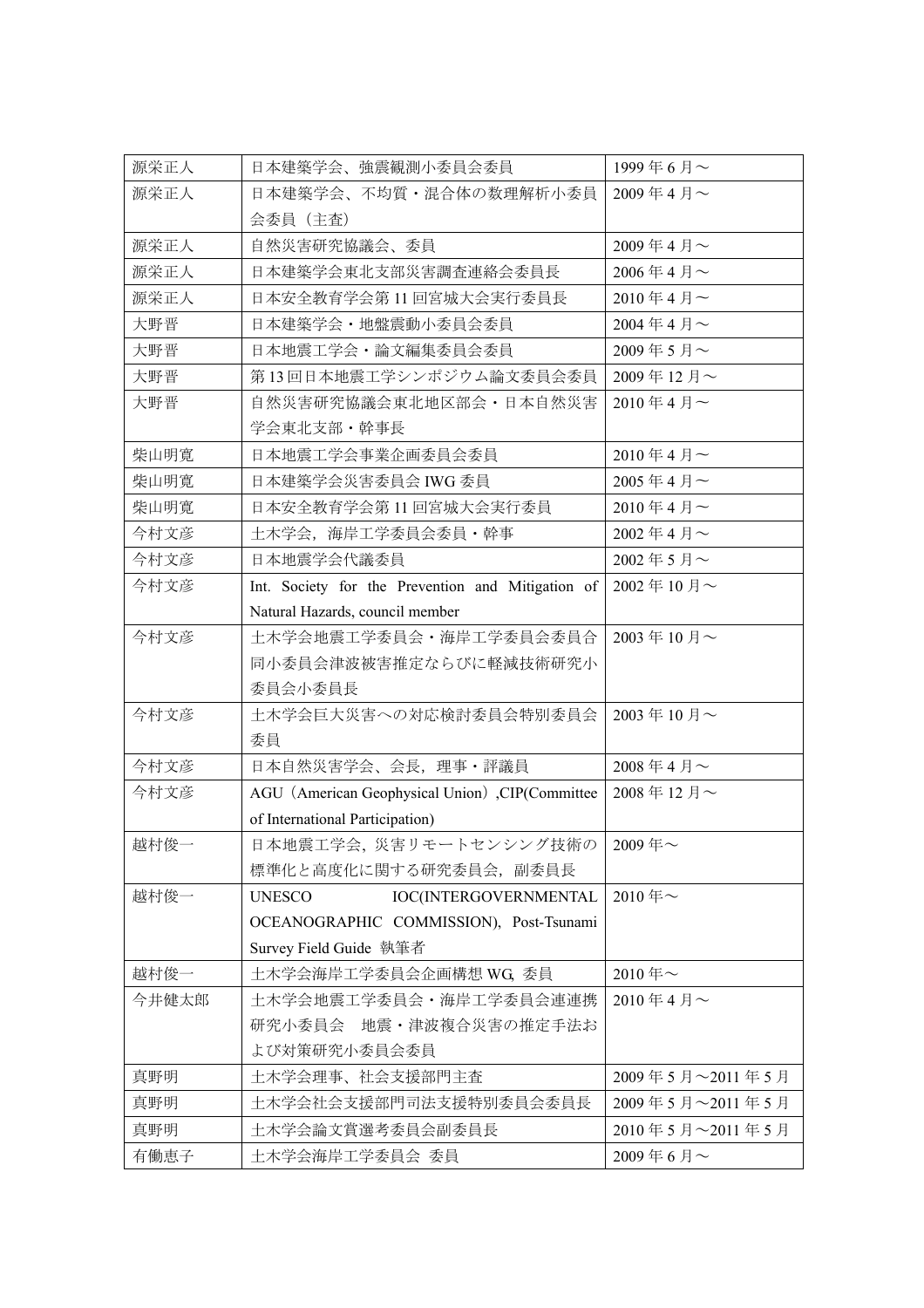| 佐藤健 | 日本建築学会災害委員会東北支部委員         | 2005年4月 $\sim$      |
|-----|---------------------------|---------------------|
| 佐藤健 | 日本建築学会東北支部災害調査連絡会委員       | $2006$ 年4月~         |
| 佐藤健 | 日本安全教育学会理事                | $2008$ 年 4 月 $\sim$ |
| 佐藤健 | 日本安全教育学会第 11 回宮城大会実行委員会事務 | 2009年10月~2010年9月    |
|     | 局長                        |                     |
| 佐藤健 | 日本安全教育学会特別研究委員会委員長        | 2010年4月~2012年3月     |

## 学会誌編纂等

| 名<br>氏 | 雑誌名及び役割                                 | 期<br>間         |
|--------|-----------------------------------------|----------------|
| 今村 文彦  | 土木学会、海岸工学論文集編集小委員会                      | 1997年~         |
| 今村 文彦  | 米国土木学会誌 ASCE 編集委員                       | 2005年4月~       |
| 今村 文彦  | Journal of Earthquake and Tsunami, 編集委員 | 2008年4月 $\sim$ |
| 越村 俊一  | 土木学会·海岸工学論文集編集委員会                       | $2010 = -$     |
| 有働 恵子  | 土木学会海洋開発論文集 編集小委員会 委員                   | 2009年2月~       |
| 有働 恵子  | 土木学会海岸工学論文集 編集小委員会 委員                   | 2010年3月~       |

### 外部・公開講演会主催等

| 名<br>氏    | 講演会名                    | 主催者     | 間<br>期                                             | 所<br>場   |
|-----------|-------------------------|---------|----------------------------------------------------|----------|
| 今村文彦, 越村俊 | 3rd ITFS (International | 実行委員会   | 2010年4月                                            | 東北大学片平キャ |
| 一,後藤和久    | Tsunami Field           | (代表:今村  | $10 \text{ }\mathbf{F} \sim 16 \text{ }\mathbf{F}$ | ンパス      |
|           | Symposium)              | 文彦)     |                                                    |          |
| 実行委員会 (代  | 津波災害と防災情報を              | 自然災害学   | 2010年12月                                           | 仙台市戦災復興会 |
| 表:今村文彦)   | 考えるシンポジウム               | 会, 災害情報 | 19E                                                | 館        |
|           |                         | 学会      |                                                    |          |

### 国際講演

| 名<br>氏 | 講演タイトル                    | 主催者         | 間<br>期  | 所<br>場            |
|--------|---------------------------|-------------|---------|-------------------|
| 今村文彦   | International Workshop on | 国際原子力       | 2010年1月 | インド,チェンライ         |
|        | external Flooding hazards | 機構(150名)    | 12 日    |                   |
|        | at Nuclear power plant    |             |         |                   |
|        | sites in commemoration of |             |         |                   |
|        | the 5 years of Indian     |             |         |                   |
|        | Ocean Tsunami event       |             |         |                   |
| 今村文彦   | Recent tsunami disasters  | Andalas 大学  |         | 2010 年9 月 インドネシア, |
|        | and their lessons for     | 57 周年記念     | 29 日    |                   |
|        | mitigation                | セミナー        |         |                   |
|        |                           | $(200 \n4)$ |         |                   |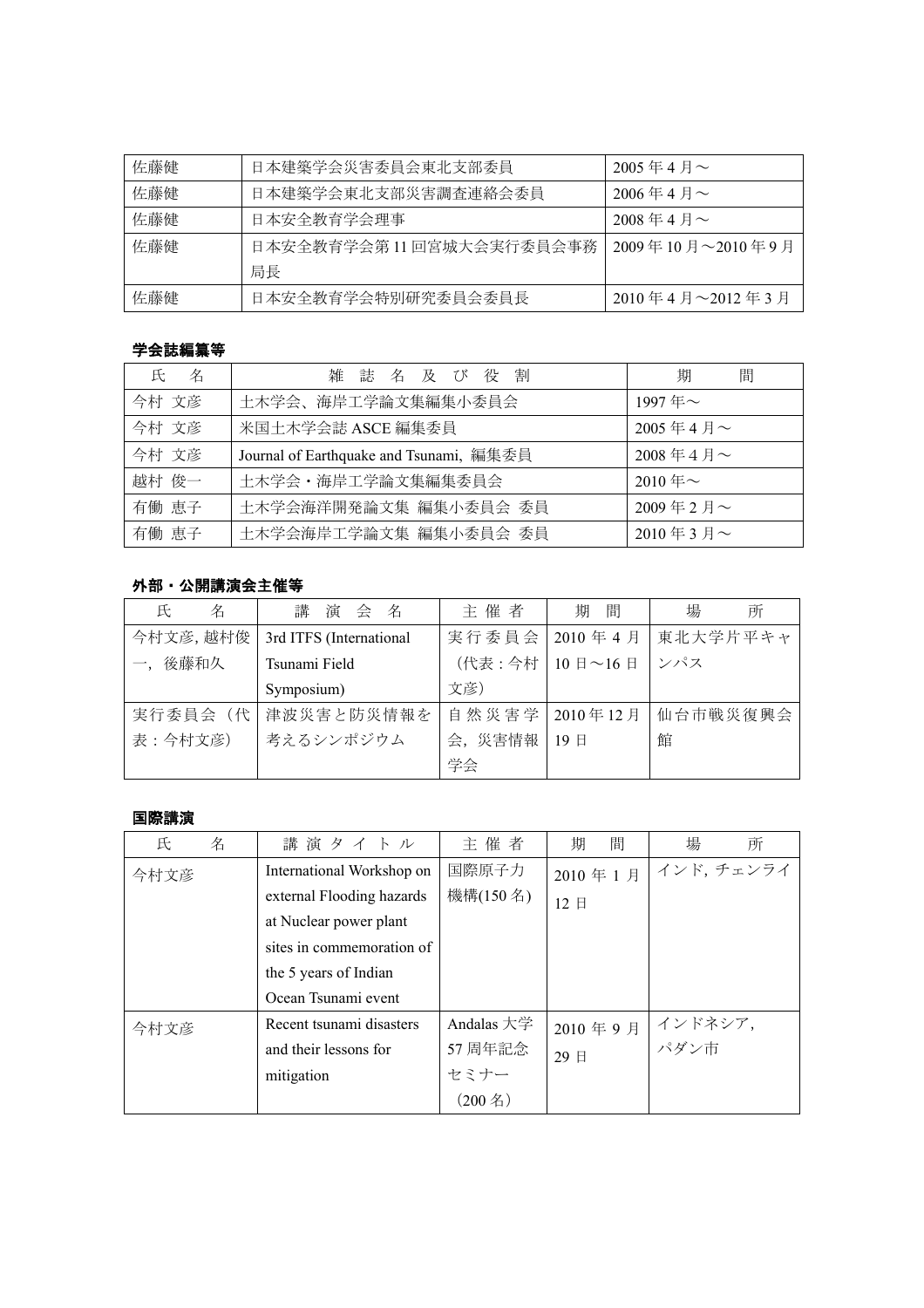| 越村俊一 | Tsunami monitoring          | <b>IGARSS</b> | 2010年7月  | Honolulu, Hawaii |
|------|-----------------------------|---------------|----------|------------------|
|      | system using GPS buoy -     |               | 29 日     |                  |
|      | present status and outlook, |               |          |                  |
|      | <b>IGARSS 2010</b>          |               |          |                  |
| 真野明  | Development of a            | Workshop on   | 2010年5月5 | Tabriz 大学        |
|      | distributed runoff model    | Hydro-        | 日        |                  |
|      | with calibration free       | informatics   |          |                  |
|      | feature and application to  | for Rainfall- |          |                  |
|      | on the<br>assessment        | runoff        |          |                  |
|      | land-use change             | Modeling      |          |                  |
| 真野明  | <b>Hydrological Science</b> | <b>AOGS</b>   | 2010年7月9 | Hyderabad        |
|      | Distinguished Lecture:      |               | 日        |                  |
|      | Present Technologies        |               |          |                  |
|      | On Flood Runoff             |               |          |                  |
|      | Prediction                  |               |          |                  |

### 国内講演

| 氏<br>名 | 講演タイトル         | 主催者     | 間<br>期                | 場<br>所   |
|--------|----------------|---------|-----------------------|----------|
| 源栄正人   | 都市・建築の総合的地震    | 電気設備学   | 2010年5月               | 仙台ガーデン   |
|        | 対策と早期地震警報シ     | 会       | 13E                   | パレス      |
|        | ステムの利活用        |         |                       |          |
| 源栄正人   | 地震災害防御の重要性     | (協) 仙台卸 | 2010年7月1              | 卸商センター   |
|        | について           | 商センター   | 日                     |          |
| 源栄正人   | 地域減災論 I I (防災と | 東北福祉大   | $2010$ 年 8 月          | 東北福祉大学学生 |
|        | 哲学)            | 学学生生活   | 10E                   | 生活支援センター |
|        |                | 支援センタ   |                       |          |
|        |                |         |                       |          |
| 源栄正人   | 地震災害の基礎知識 (災   | 戦略的大学   | 2010年9月               | 市民活動サポート |
|        | 害のメカニズム)       | 連携支援事   | 25 日                  | センター     |
|        |                | 業       |                       |          |
| 源栄正人   | 地域地震防災対策の高     | 物理探查学   | $2010$ 年 9 月          | 東北大学     |
|        | 度化に向けて~地盤構     | 会       | $30 \text{ } \square$ |          |
|        | 造と地震防災との関わ     |         |                       |          |
|        | $\eta \sim$    |         |                       |          |
| 源栄正人   | 防災哲学 ~最新科学     | 宮城県仙台   | 2010年11月              | 宮城県仙台三桜高 |
|        | 技術を利用した防災教     | 三桜高等学   | 2E                    | 等学校      |
|        | 育と考え方~         | 校       |                       |          |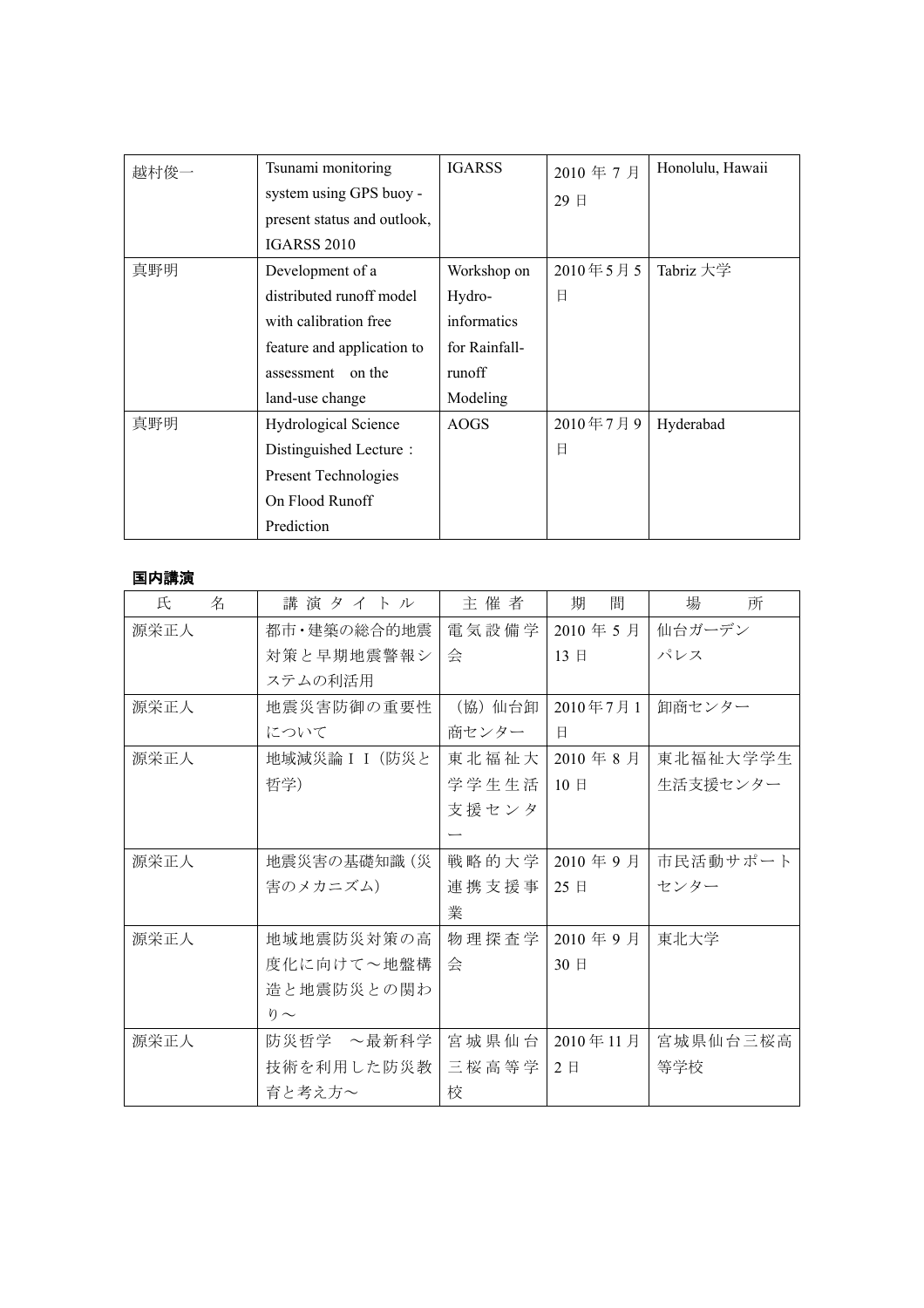| 源栄正人 | 最近10年における東                 | つくば国際   | 2010年11月     | 日本地震工学会             |
|------|----------------------------|---------|--------------|---------------------|
|      | 北地方での地震災害の                 | 会議場     | 18日          |                     |
|      | 概要ー短周期・大加速度                |         |              |                     |
|      | 地震動と建物被害                   |         |              |                     |
| 源栄正人 | 迫り来る宮城県沖地震                 | 仙台市     | 2011年2月      | 青年文化センター            |
|      | に備えた地域防災力の                 |         | 16日          |                     |
|      | 高度化に向けて                    |         |              |                     |
| 柴山明寛 | 空間情報シンポジウム                 | (株)インフォ | 2009年7月      | 仙台市情報・産業プ           |
|      | 2010「地震災害直後の災              | マティック   | 29日          | ラザ                  |
|      | 害情報共有は、本当に可                | ス       |              |                     |
|      | 能なのか?」                     |         |              |                     |
| 今村文彦 | 津波防災シンポジュウ                 | 宮城県·南三  | 2010年5月      | 南三陸ベイサイド            |
|      | ム, 一チリ地震津波から               | 陸町主催    | 23 日         | アリーナ (350名)         |
|      | 50年、そして今年                  |         |              |                     |
| 今村文彦 | 巨大地震に伴う大津波                 | 東北外来小   | 2010年7月4     | 仙台市艮陵会館             |
|      | 災害レビュー 一迫り                 | 児科学研究   | $\mathbf{H}$ | $(120 \n4)$         |
|      | 来る脅威に備えて                   | 会       |              |                     |
| 今村文彦 | 最先端技術者を招いた                 | 福島県立福   | 2010年10月     | 福島県立福島高校            |
|      | 全校講演会                      | 島高校     | 7日           | $(1,200 \text{ Å})$ |
| 今村文彦 | 名古屋大学防災アカデ                 | 名古屋大学   | 2010年12月     | 名古屋大学(125名)         |
|      | ミー                         |         | 2日           |                     |
| 今村文彦 | 深田地質研究所談話会                 | 深田地質研   | 2010年12月     | マイドームおおさ            |
|      |                            | 究所      | 2日           | か(150名)             |
| 越村俊一 | 土木学会平成 22 年度全              | 土木学会    | 2010年9月1     |                     |
|      | 国大会研究討論会「災害                |         |              |                     |
|      | 記録映像で学ぶ防災技                 |         | 日            |                     |
|      | 術教育」,津波に関する                |         |              |                     |
|      | 記録映像とその活用事                 |         |              |                     |
|      | 例                          |         |              |                     |
| 越村俊一 | 京都大学数理解析研究                 | 京都大学    | 2010年10月     |                     |
|      | 所 · RIMS(Research          |         | 13 日         |                     |
|      | Institute for Mathematical |         |              |                     |
|      | Sciences)研究会, 近年の          |         |              |                     |
|      | 津波災害事例と津波研                 |         |              |                     |
|      | 究の動向                       |         |              |                     |
| 越村俊一 | 第13回日本地震工学シ                | 地震工学会   | 2010年11月     |                     |
|      | ンポジウム、地震工学                 |         | 20日          |                     |
|      | 早分かり講義                     |         |              |                     |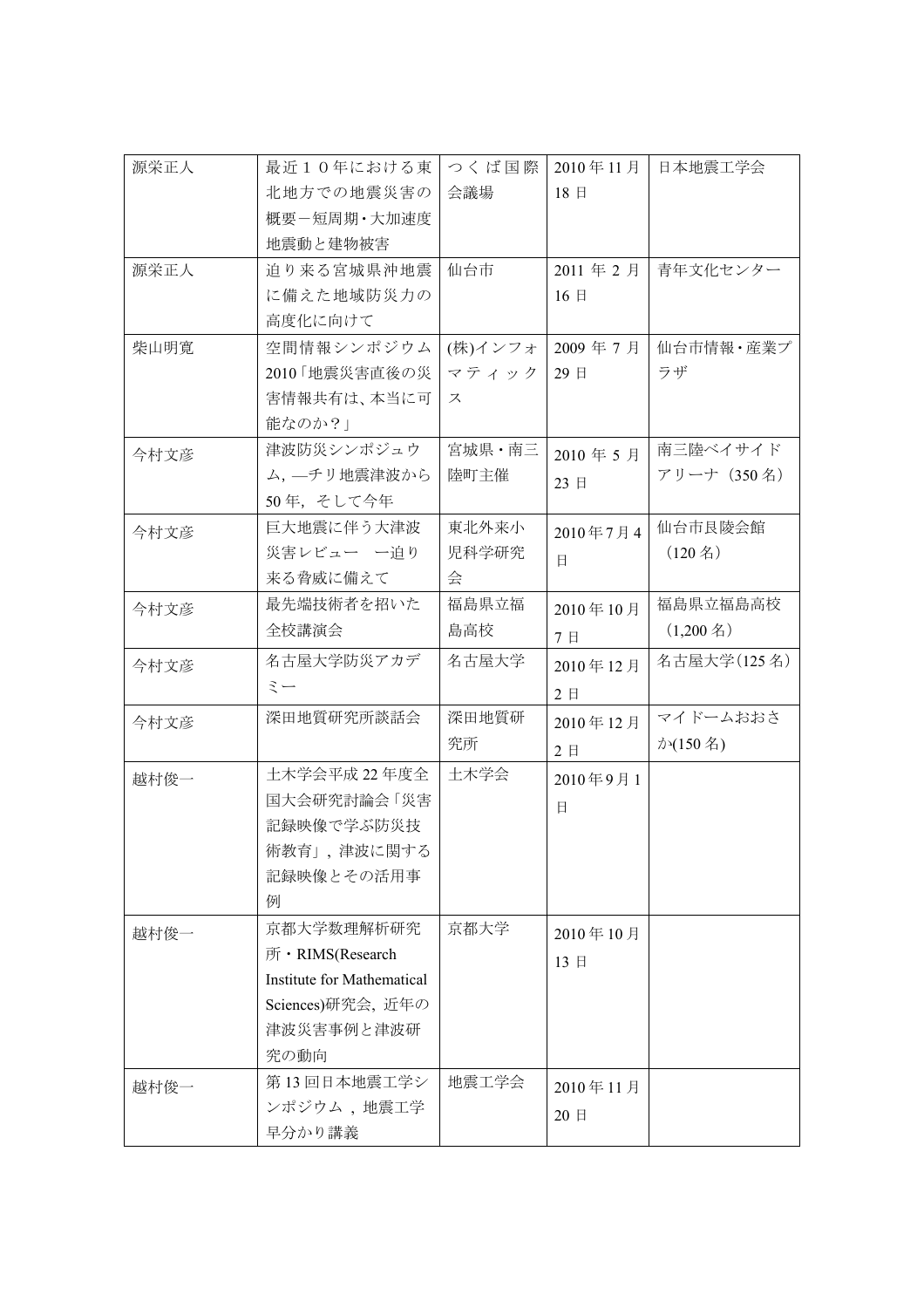| 佐藤健 | 少子高齢化社会におけ    | 仙台高砂ラ | 2010年4月  | 仙台サンプラザ  |
|-----|---------------|-------|----------|----------|
|     | る宮城県沖地震の減災    | イオンズク | 17日      |          |
|     | を考える          | ラブ    |          |          |
| 佐藤健 | 宮城県沖地震の再来に    | 仙台中法人 | 2010年6月  | 仙台サンプラザ  |
|     | 向けた BCP と CSR | 会     | 26 日     |          |
| 佐藤健 | 宮城県沖地震の再来に    | 東中田市民 | 2010年7月  | 東中田市民センタ |
|     | 向けた地域ぐるみの防    | センター  | 15E      |          |
|     | 災まちづくり        |       |          |          |
| 佐藤健 | 地域減災論II (防災教育 | 東北福祉大 | 2010年8月  | 東北福祉大学   |
|     | と地域活動)        | 学学生生活 | 10E      |          |
|     |               | 支援センタ |          |          |
|     |               |       |          |          |
| 佐藤健 | 子ども達の防災教育に    | 日本安全教 | 2010年11月 | 上越市教育プラザ |
|     | 必要な地域性        | 育学会   | 20 日     |          |
| 佐藤健 | 長町界隈の自然と歴史    | 太白区中央 | 2011年2月2 | 太白区中央市民セ |
|     | から見えてくる地震の    | 市民センタ | 日        | ンター      |
|     | 備えの必要性        | 一社会学級 |          |          |
|     |               | 連携事業  |          |          |

### 国際会議での座長等

| 氏<br>名 | 学会名                         | セッション名            | 間<br>期        | 場<br>所      |
|--------|-----------------------------|-------------------|---------------|-------------|
| 今村文彦   | 1 <sup>st</sup> Kashiwazaki | Session B Tsunami | $24 - 26$     | Kashiwazaki |
|        | International               |                   | November      |             |
|        | Symposium on                |                   | 2010          |             |
|        | Seismic Safety of           |                   |               |             |
|        | Nuclear Installations       |                   |               |             |
| 越村俊一   | The 8th International       |                   | 30 Sep. $-01$ | 東京          |
|        | Workshop on Remote          |                   | Oct., 2010    |             |
|        | Sensing for Disaster        |                   |               |             |
|        | Management, 2010            |                   |               |             |
| 真野明    | AOGS                        | HS02: Climate     | 2010年7月8      | Hyderabad   |
|        |                             | Change and River  | 日             |             |
|        |                             | Basin             |               |             |
|        |                             | Management        |               |             |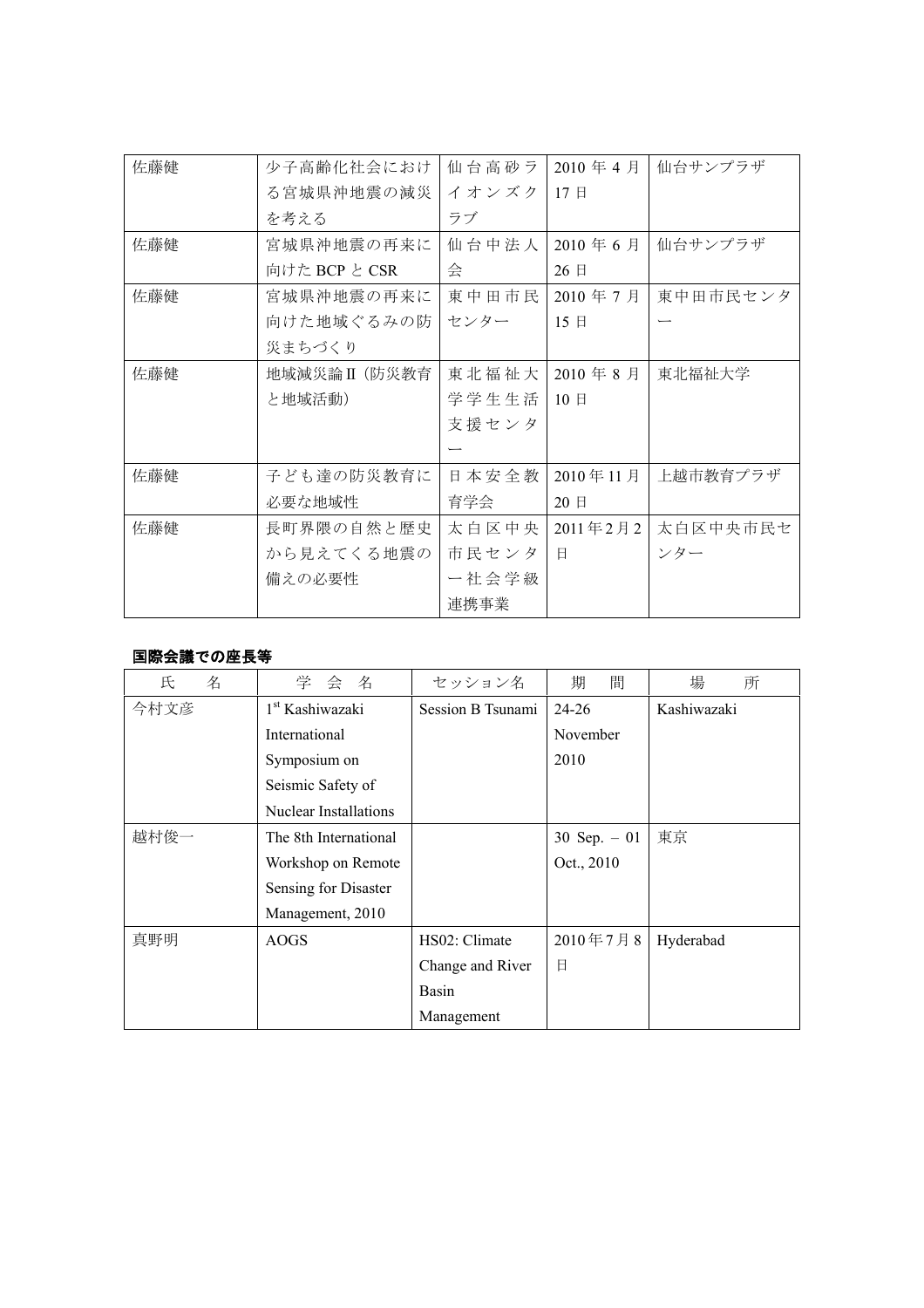# マスメディア・新聞等への掲載

| 氏<br>名   | マスメディア・<br>新聞等の名前                                      | 掲<br>載<br>内<br>容                                     | 時<br>日      |
|----------|--------------------------------------------------------|------------------------------------------------------|-------------|
| 源栄<br>正人 | 毎日新聞                                                   | 地震防災教育:白石市立大鷹沢小学校<br>6年生が対策学ぶ                        | 2010年6月16日  |
| 源栄<br>正人 | <b>WOWWOW</b><br>ノンフィクション W                            | 論争と人間~その説に異論あり!<br>建築業界にかつて起こった「剛構造<br>vs 柔構造」論争について | 2010年7月12日  |
| 正人<br>源栄 | 読売新聞                                                   | 緊急地震速報:学校にシステム普及を<br>出<br>前授業で意識向上                   | 2010年9月1日   |
| 源栄<br>正人 | 河北新報                                                   | 地震防災教育:仙台市立荒浜小学校<br>5,6年生が緊急地震速報の仕組み学ぶ               | 2010年10月7日  |
| 源栄<br>正人 | 河北新報                                                   | 緊急地震速報 宮城の公立校 導入わ<br>ずか6校                            | 2010年11月25日 |
| 源栄<br>正人 | <b>NHK</b><br>ニュースウォッチ9                                | 地震の揺れを最小限に抑える最新技<br>術を紹介                             | 2011年1月13日  |
| 源栄正人     | 東北放送<br>N スタ宮城                                         | 宮城県防災会議:宮城県沖地震被害想<br>定見直し                            | 2011年2月1日   |
| 今村文彦     | NHK 総合                                                 | NHK スペシャル, MEGAQUAKE, 第<br>一話                        | 2010年1月10日  |
| 今村文彦     | <b>TBS</b>                                             | 報道7 days, チリ沖地震による津波                                 | 2010年2月27日  |
| 今村文彦     | NHK 総合,宮城テレ<br>ビ,仙台放送,東北<br>放送テレビ・ラジオ,<br>東日本放送, FM 仙台 | チリ沖地震による津波                                           | 2010年2月28日  |
| 今村文彦     | NHK総合 ニュース<br>7 (全国) ,宮城テレ<br>ビ,仙台放送,東北<br>放送, 東日本放送   | チリ沖地震による津波の現地調査                                      | 2010年3月1日   |
| 今村文彦     | <b>TBS</b>                                             | 報道ステーション, チリ沖地震津波メ<br>カニズム                           | 2010年3月4日   |
| 今村文彦     | NHK 総合                                                 | 週間ニュース,チリ沖地震津波メカニ<br>ズム                              | 2010年3月6日   |
| 今村文彦     | 読売新聞                                                   | 津波予想図をPC表示、国交省がシス<br>テム開発                            | 2010年3月6日   |
| 今村文彦     | NHK 総合                                                 | NHK スペシャル, MEGAQUAKE, 第<br>四話                        | 2010年3月14日  |
| 今村文彦     | NHK 総合                                                 | ニュース7 (全国), チリ沿岸現地調<br>査                             | 2010年4月2日   |
| 今村文彦     | 仙台放送・東北放送                                              | チリ沿岸現地調査                                             | 2010年4月9日   |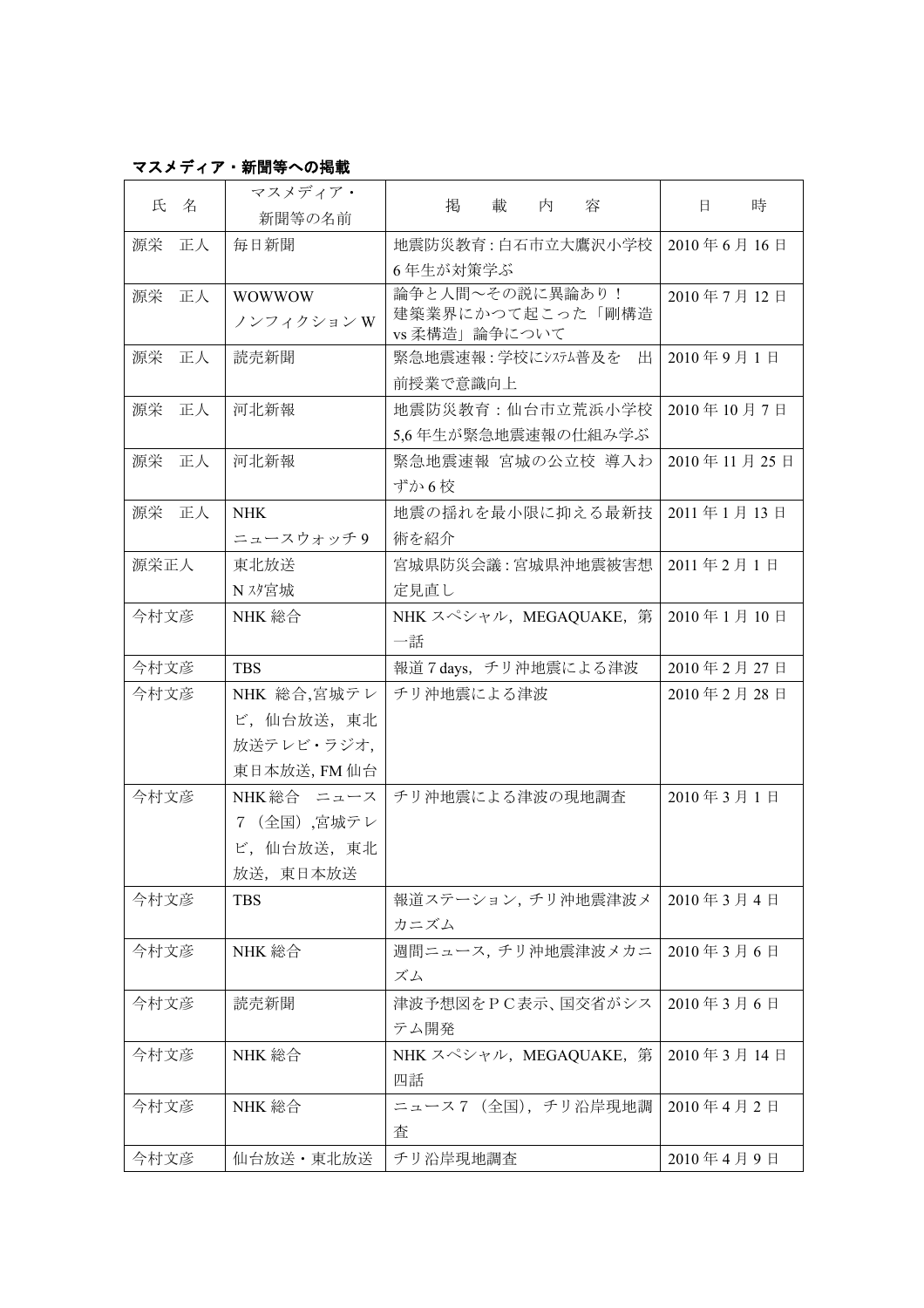| 今村文彦 | 宮城テレビ     | チリ津波調査               | 2010年4月10日 |
|------|-----------|----------------------|------------|
| 今村文彦 | 読売新聞      | 南米チリで2月に起きた巨大地震に     | 2010年4月11日 |
|      |           | よる津波は最大で高さ28メートル     |            |
|      |           | だった                  |            |
| 今村文彦 | 河北新報      | チリ大地震、現地の津波は5~8メー    | 2010年4月11日 |
|      |           | トル 仙台でシンポ            |            |
| 今村文彦 | NHK 総合    | ニュースウオッチ9(全国),チリ津    | 2010年4月14日 |
|      |           | 波調査(河川遡上)            |            |
| 今村文彦 | 東日本放送     | Jチャンネル, ニュース         | 2010年4月21日 |
| 今村文彦 | 毎日新聞      | 備える:津波対策 適切な避難で被害    | 2010年4月21日 |
|      |           | 抑える                  |            |
| 今村文彦 | 毎日新聞      | チリ地震:津波遡上5キロ以上も 高    | 2010年4月21日 |
|      |           | さ6メートル               |            |
| 今村文彦 | NHK 総合    | 朝のニュース (東北版), 午後のニュ  | 2010年4月29日 |
|      |           | ース(全国)               |            |
| 今村文彦 | 毎日新聞      | 備える:津波対策「TSUNAMI」    | 2010年5月12日 |
|      |           | は国際語                 |            |
| 今村文彦 | 毎日新聞      | 備える:津波対策 毎年の避難訓練で    | 2010年5月19日 |
|      |           | 意識向上                 |            |
| 今村文彦 | 東日本放送、宮城テ | チリ地震津波から50年          | 2010年5月23日 |
|      | レビ        |                      |            |
| 今村文彦 | NHK 総合    | クローズアップ東北, どう備える大地   | 2010年6月4日  |
|      |           | 震・大津波                |            |
| 今村文彦 | 仙台放送      | スーパーニュース,津波避難の認知マ    | 2010年6月11日 |
|      |           | ップ                   |            |
| 今村文彦 | 東北放送      | TBC ラジオ報道特別番組, 地震災害の | 2010年6月13日 |
|      |           | 備えるーその時までに出来る事       |            |
| 今村文彦 | NHK 総合    | おはようー日本––東北ニュース, 気仙  | 2010年6月29日 |
|      |           | 沼市での避難アンケート          |            |
| 今村文彦 | 仙台放送      | スーパーニュース,地震·津波の出前    | 2010年6月29日 |
|      |           | 講座                   |            |
| 今村文彦 | NHK 総合    | 東北版, 東北外来小児科学研究会, 災  | 2010年7月4日  |
|      |           | 害への対応                |            |
| 今村文彦 | 毎日新聞      | 備える : 津波対策今も生きる 「稲むら | 2010年7月21日 |
|      |           | の火」                  |            |
| 今村文彦 | 高知新聞      | 津波対策は最悪想定を           | 2010年7月30日 |
| 今村文彦 | 河北新報      | チリ大地震津波 気仙沼湾養殖、秒速    | 2010年9月23日 |
|      |           | 1メートル超で被害            |            |